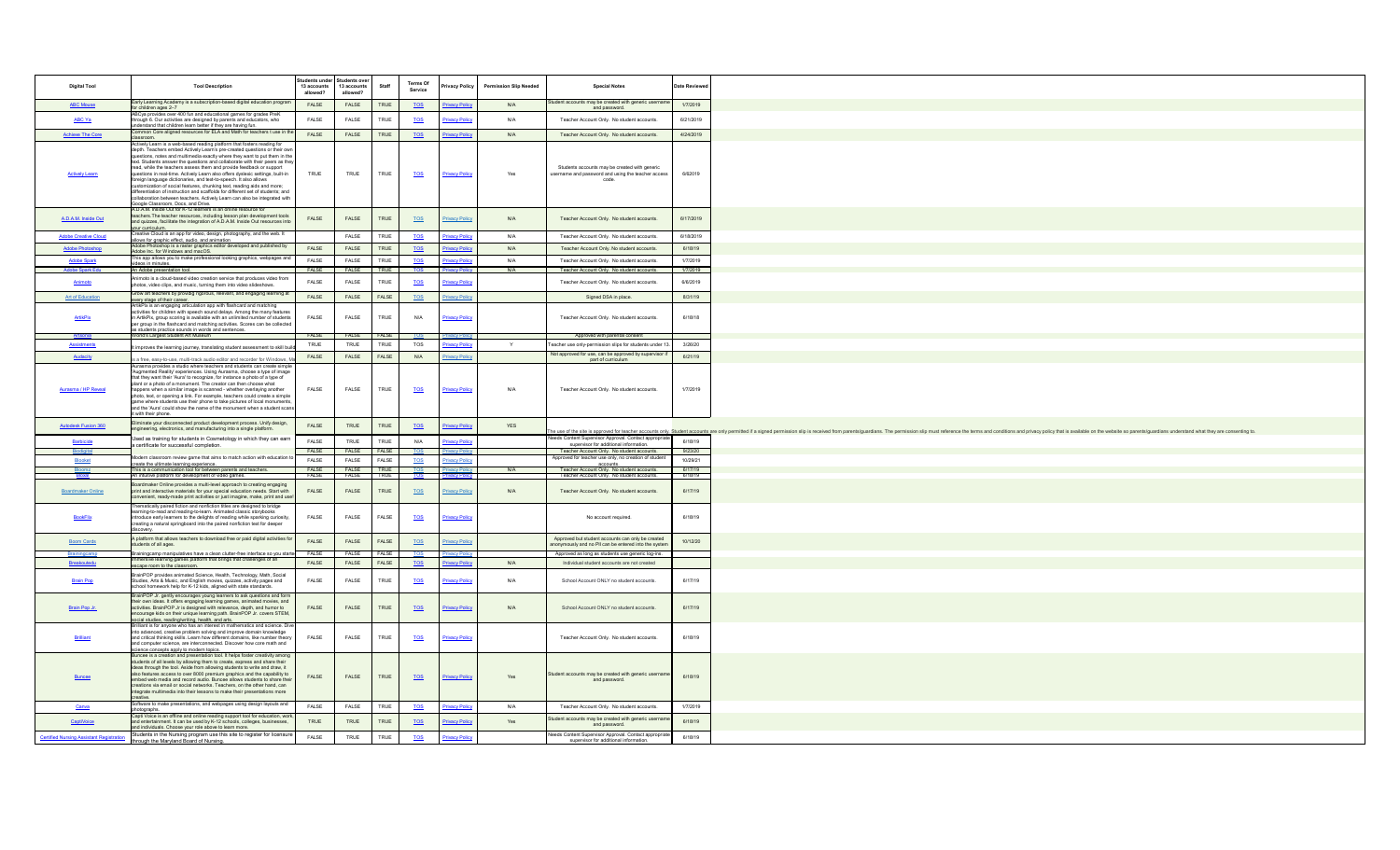| <b>Certiport Online Testing - Console 8</b>      | Certiport provides computerized exam delivery services along with globally<br>recognized certifications including Microsoft Office Specialist (MOS). With<br>Console 8, Certiport has utilized multiple technologies to deliver exams<br>including "Live-in-the-Application", simulations, as well as standard item<br>response, resulting in an uninterrupted testing experience.                                                                                                                                                                            | <b>FALSE</b>                 | <b>FALSE</b>                 | <b>FALSE</b>                 | <b>TOS</b>                     | <b>Privacy Policy</b>                          |                     | Needs Content Supervisor Approval. Contact appropriate<br>supervisor for additional information.                                                                                                                                                                                                                                                                                                                                                                                                                                                                                                                                                                                                                                                                                                                                                                                                                                                                                                                                                                                                                                                                                                                                                              | 6/21/19                |  |
|--------------------------------------------------|---------------------------------------------------------------------------------------------------------------------------------------------------------------------------------------------------------------------------------------------------------------------------------------------------------------------------------------------------------------------------------------------------------------------------------------------------------------------------------------------------------------------------------------------------------------|------------------------------|------------------------------|------------------------------|--------------------------------|------------------------------------------------|---------------------|---------------------------------------------------------------------------------------------------------------------------------------------------------------------------------------------------------------------------------------------------------------------------------------------------------------------------------------------------------------------------------------------------------------------------------------------------------------------------------------------------------------------------------------------------------------------------------------------------------------------------------------------------------------------------------------------------------------------------------------------------------------------------------------------------------------------------------------------------------------------------------------------------------------------------------------------------------------------------------------------------------------------------------------------------------------------------------------------------------------------------------------------------------------------------------------------------------------------------------------------------------------|------------------------|--|
| <b>Chrome Music Lab</b>                          | Chrome Music Lab is a website that makes learning music more acces                                                                                                                                                                                                                                                                                                                                                                                                                                                                                            | <b>FALSE</b>                 | <b>FALSE</b>                 | <b>FALSE</b>                 | <b>TOS</b>                     | <b>Privacy Policy</b>                          |                     | Approved, part of Google Suite. Staff accounts only                                                                                                                                                                                                                                                                                                                                                                                                                                                                                                                                                                                                                                                                                                                                                                                                                                                                                                                                                                                                                                                                                                                                                                                                           | 4/29/20                |  |
| CK 12                                            | Practice for students linked to clear note sheets, examples, and videos<br>explaining                                                                                                                                                                                                                                                                                                                                                                                                                                                                         | <b>FALSE</b>                 | <b>TRUE</b>                  | <b>TRUE</b>                  | <b>TOS</b>                     | <b>Privacy Policy</b>                          |                     | Student accounts may be created with QACPS email<br>address.                                                                                                                                                                                                                                                                                                                                                                                                                                                                                                                                                                                                                                                                                                                                                                                                                                                                                                                                                                                                                                                                                                                                                                                                  | 6/21/19                |  |
| <b>Class Dojo</b>                                | ClassDojo helps create a positive classroom culture by giving teachers an<br>easy way to give students 'points' for things like participating in class,<br>helping others, or showing grit. Students can share what they are working<br>on with digital portfolios, and teachers can engage parents in the learning<br>process by sharing what's going on in their classroom, how a particular<br>student is doing in class today, and sending direct messages.                                                                                               | <b>FALSE</b>                 | <b>FALSE</b>                 | <b>TRUE</b>                  | <b>TOS</b>                     | <b>Privacy Policy</b>                          | N/A                 | Teacher Account Only. No student accounts. Signed<br>DSA in place                                                                                                                                                                                                                                                                                                                                                                                                                                                                                                                                                                                                                                                                                                                                                                                                                                                                                                                                                                                                                                                                                                                                                                                             | 01/07/19               |  |
| ClassMessenger                                   | Class Messenger is a tool for teachers to send home important notes and<br>updates about the day's learning experiences. It allows teachers to see                                                                                                                                                                                                                                                                                                                                                                                                            | <b>FALSE</b>                 | <b>FALSE</b>                 | <b>FALSE</b>                 | <b>TOS</b>                     | <b>Privacy Policy</b>                          | N/A                 | Teacher Account Only. No student accounts.                                                                                                                                                                                                                                                                                                                                                                                                                                                                                                                                                                                                                                                                                                                                                                                                                                                                                                                                                                                                                                                                                                                                                                                                                    | 6/18/2019              |  |
| ClassTag                                         | exactly which parents have read each note.                                                                                                                                                                                                                                                                                                                                                                                                                                                                                                                    | <b>FALSE</b>                 | <b>FALSE</b>                 | <b>FALSE</b>                 | <b>TOS</b>                     | <b>Privacy Policy</b>                          |                     | Approved for use, DSA in place for paid version.                                                                                                                                                                                                                                                                                                                                                                                                                                                                                                                                                                                                                                                                                                                                                                                                                                                                                                                                                                                                                                                                                                                                                                                                              | 10/15/2019             |  |
| Codeacademy                                      | Codecademy helps students learn how to code interactively for free. It also<br>provides resources to help instructors teach computer science to students<br>of all ages and backgrounds. Codecademy also offers free coding courses<br>for teachers, downloadable lesson plans for the new Primary and<br>Secondary Computer Science curriculum, and the ability to create account<br>for their pupils and track their individual performance. It also features Hour<br>of Code which introduces students to one hour of science and computer<br>programming. | <b>TRUE</b>                  | <b>TRUE</b>                  | <b>TRUE</b>                  | <b>TOS</b>                     | <b>Privacy Policy</b>                          | Yes                 | Student accounts may be created with generic username<br>and password.                                                                                                                                                                                                                                                                                                                                                                                                                                                                                                                                                                                                                                                                                                                                                                                                                                                                                                                                                                                                                                                                                                                                                                                        | 6/18/19                |  |
| CodePen                                          | CodePen is a social development environment for front-end designers and<br>developers.                                                                                                                                                                                                                                                                                                                                                                                                                                                                        | <b>FALSE</b>                 | FALSE                        | <b>TRUE</b>                  | <u>TOS</u>                     | <b>Privacy Policy</b>                          |                     | Teacher Account Only. No student accounts. Student<br>participation only.                                                                                                                                                                                                                                                                                                                                                                                                                                                                                                                                                                                                                                                                                                                                                                                                                                                                                                                                                                                                                                                                                                                                                                                     | 6/18/19                |  |
| CodeSpark                                        | CodeSpark Academy with the Foos teaches kids age 4-9 the basics of<br>computer science. It helps kids learn concepts such as sequencing, loops,<br>conditional statements events, Boolean logic & sorting, and variables<br>(coming soon). It also offers a 10-lesson curriculum available for download<br>in the resources section. codeSpark Academy with The Foos is completely<br>visual based, allowing kids of all abilities to play and learn.                                                                                                         | <b>FALSE</b>                 | <b>TRUE</b>                  | <b>TRUE</b>                  | <b>TOS</b>                     | <b>Privacy Policy</b>                          |                     | Student accounts may be created with generic username<br>and password.                                                                                                                                                                                                                                                                                                                                                                                                                                                                                                                                                                                                                                                                                                                                                                                                                                                                                                                                                                                                                                                                                                                                                                                        | 6/18/19                |  |
| code.org                                         | Code.org is a non-profit dedicated to expanding participation in computer<br>science by making it available in more schools, and increasing participation<br>by women and underrepresented students of color. Our vision is that every<br>student in every school should have the opportunity to learn computer<br>science.                                                                                                                                                                                                                                   | <b>TRUE</b>                  | <b>TRUE</b>                  | <b>TRUE</b>                  | <b>TOS</b>                     | <b>Privacy Policy</b>                          | N/A                 | Student accounts may be created with QACPS email<br>address.                                                                                                                                                                                                                                                                                                                                                                                                                                                                                                                                                                                                                                                                                                                                                                                                                                                                                                                                                                                                                                                                                                                                                                                                  | 01/07/19               |  |
| <b>College Board</b>                             | is a mission-driven organization representing over 6000 of the world's<br>CommonLit delivers high-quality, free instructional materials to support                                                                                                                                                                                                                                                                                                                                                                                                            | <b>FALSE</b>                 | <b>FALSE</b>                 | <b>FALSE</b>                 | <b>TOS</b>                     | <b>Privacy Policy</b>                          |                     | Signed DSA in place for approved paid version.                                                                                                                                                                                                                                                                                                                                                                                                                                                                                                                                                                                                                                                                                                                                                                                                                                                                                                                                                                                                                                                                                                                                                                                                                | 09/27/19               |  |
| CommonLit                                        | literacy development for students in grades 2-12. Our resources are:<br>flexible; Research-based; aligned to the common core state standards;<br>created by Teachers, for Teachers. We believe in the transformative power<br>of a great text, and a great question. That's why we are committed to<br>keeping CommonLit completely free, forever.                                                                                                                                                                                                            | <b>TRUE</b>                  | <b>TRUE</b>                  | <b>TRUE</b>                  | <b>TOS</b>                     | <b>Privacy Policy</b>                          | N/A                 | Signed DSA in place for paid version, users under 13<br>must have explicit parent permission.                                                                                                                                                                                                                                                                                                                                                                                                                                                                                                                                                                                                                                                                                                                                                                                                                                                                                                                                                                                                                                                                                                                                                                 | 11/4/2020              |  |
| <b>CourseArc</b>                                 | CoureARc is a content authoring and management tool that facilitates the<br>collaborative creation of engaging and accessible online learning.                                                                                                                                                                                                                                                                                                                                                                                                                | <b>FALSE</b>                 | <b>FALSE</b>                 | <b>FALSE</b>                 | <b>TOS</b>                     | <b>Privacy Policy</b>                          |                     | Signed DSA in plae for paid version.                                                                                                                                                                                                                                                                                                                                                                                                                                                                                                                                                                                                                                                                                                                                                                                                                                                                                                                                                                                                                                                                                                                                                                                                                          | 3/15/2021              |  |
| <b>CueThink</b>                                  | An innovative application to improve critical thinking skills and math<br>communication of students in grades 2-12. CueThink engages students<br>who are already doing well and supports students who are slipping.                                                                                                                                                                                                                                                                                                                                           | <b>TRUE</b>                  | <b>TRUE</b>                  | <b>TRUE</b>                  | <u>TOS</u>                     | <b>Privacy Policy</b>                          | Under the age of 13 | Teacher accounts/use only<br>Permission slips for users under 13<br>Accordingly, we are subject to the Children's Online<br>Privacy and Protection Act ("COPPA"), which among<br>other things requires that we obtain verifiable parental<br>consent before we collect personally identifiable<br>information online from children who are under 13.<br>Therefore, we only collect personal information through<br>the Services from a child under 13 where that student's<br>school, district, and/or teacher has agreed (via the terms<br>described in the following paragraph) to obtain parental<br>consent for that child to use the Services and disclose<br>personal information to us, for the use and benefit of the<br>learning environment.<br>If you are a school, district, or teacher, you represent and<br>warrant that you are solely responsible for complying with<br>COPPA, meaning that you must obtain advance written<br>consent from all parents or guardians whose children<br>under 13 will be accessing the Services. When obtaining<br>consent, you must provide parents and guardians with our<br>Privacy Policy and sample permission slips. You must<br>keep all consents on file and provide them to us if we<br>request them. | 3/26/20                |  |
| Dance Maker App                                  | Featuring activities and resources for anyone teaching, learning or otherwise<br>Desmos helps students by providing tools for learning and loving math.                                                                                                                                                                                                                                                                                                                                                                                                       | <b>FALSE</b>                 | <b>FALSE</b>                 | <b>FALSE</b>                 | <b>TOS</b>                     | <b>Privacy Policy</b>                          |                     | Approved as long as a generic account is created.                                                                                                                                                                                                                                                                                                                                                                                                                                                                                                                                                                                                                                                                                                                                                                                                                                                                                                                                                                                                                                                                                                                                                                                                             | 4/29/2020              |  |
| <b>Desmos</b>                                    | Teachers can choose digital activities for his math class or build his own. It<br>also features videos, challenges, and other activities to level up students'<br>math skills. Desmos can be used by blind students and is available in 30<br>languages.                                                                                                                                                                                                                                                                                                      | <b>TRUE</b>                  | <b>TRUE</b>                  | <b>TRUE</b>                  | <b>TOS</b>                     | <b>Privacy Policy</b>                          | N/A                 | DSA in place for use at SMS.                                                                                                                                                                                                                                                                                                                                                                                                                                                                                                                                                                                                                                                                                                                                                                                                                                                                                                                                                                                                                                                                                                                                                                                                                                  | 4/30/2021              |  |
| <b>Digital Passport</b>                          | Digital Passport helps grades 3 to 5 students develop critical skills related<br>to digital safety, respect, and community through web-based games and<br>videos. Students earn badges toward a Digital Passport while teachers get<br>robust reports to demonstrate student success. Digital Passport also offers<br>collaborative classroom activities to reinforce online lessons.                                                                                                                                                                         | <b>TRUE</b>                  | <b>TRUE</b>                  | <b>TRUE</b>                  | <b>TOS</b>                     | <b>Privacy Policy</b>                          |                     | No account required                                                                                                                                                                                                                                                                                                                                                                                                                                                                                                                                                                                                                                                                                                                                                                                                                                                                                                                                                                                                                                                                                                                                                                                                                                           | 6/18/19                |  |
| <b>Discovery Education</b><br><b>Dream Box</b>   | age to find ready-to-use strategies and engaging resources for educato<br>This is a purchased tool                                                                                                                                                                                                                                                                                                                                                                                                                                                            | <b>FALSE</b><br><b>FALSE</b> | <b>FALSE</b><br><b>FALSE</b> | <b>FALSE</b><br><b>FALSE</b> | <b>TOS</b><br><b>TOS</b>       | <b>Privacy Policy</b><br><b>Privacy Policy</b> |                     | Teacher accounts only allowed, this is normally a subscrip<br>Approved for use.                                                                                                                                                                                                                                                                                                                                                                                                                                                                                                                                                                                                                                                                                                                                                                                                                                                                                                                                                                                                                                                                                                                                                                               | 4/29/20<br>4/29/2020   |  |
| <b>Ecological Footprint Calculator</b><br>Edcite | Find ready-to-use assessments, create tech-enhanced items, easily send to<br>students, respond to instant data.                                                                                                                                                                                                                                                                                                                                                                                                                                               | <b>FALSE</b><br><b>TRUE</b>  | <b>FALSE</b><br><b>TRUE</b>  | <b>FALSE</b><br><b>TRUE</b>  | $\overline{TOS}$<br><b>TOS</b> | <b>Privacy Policy</b><br><b>Privacy Policy</b> | N/A                 | Teacher Account Only. No student accounts.<br>Student accounts may be created with QACPS email<br>address and using the teacher access code.                                                                                                                                                                                                                                                                                                                                                                                                                                                                                                                                                                                                                                                                                                                                                                                                                                                                                                                                                                                                                                                                                                                  | 9/23/2020<br>4/24/2019 |  |
| Edmentum                                         | Edmentum is a leading provider of online learning programs designed to<br>drive student achievement for academic and career success.                                                                                                                                                                                                                                                                                                                                                                                                                          | <b>FALSE</b>                 | <b>FALSE</b>                 | <b>FALSE</b>                 | <b>TOS</b>                     | <b>Privacy Policy</b>                          |                     | Signed DSA in place for paid version.                                                                                                                                                                                                                                                                                                                                                                                                                                                                                                                                                                                                                                                                                                                                                                                                                                                                                                                                                                                                                                                                                                                                                                                                                         | 5/6/2020               |  |
| <b>EdPuzzle</b>                                  | Edpuzzle allows teachers to augment existing online videos, such as those<br>from Youtube or Khan Academy, with their own interactive quizzes and<br>lessons. In addition, teachers can identify when students watch their videos,<br>where students get stuck, and what answers students give.                                                                                                                                                                                                                                                               | <b>TRUE</b>                  | <b>TRUE</b>                  | <b>TRUE</b>                  | <b>TOS</b>                     | <b>Privacy Policy</b>                          | Yes, under 13       | Approved for use at SMS/QACHS who have a signed<br>contract and signed DSA.                                                                                                                                                                                                                                                                                                                                                                                                                                                                                                                                                                                                                                                                                                                                                                                                                                                                                                                                                                                                                                                                                                                                                                                   | 6/21/2019              |  |
| <b>Educlipper - Participate</b>                  | Site partners with organizations and school districts to engage learners in<br>online Communities of Practice. These communities, focused on particular<br>domains and shared practices, provide opportunities for learners to build<br>personalized and meaningful professional development pathways.                                                                                                                                                                                                                                                        | <b>FALSE</b>                 | <b>FALSE</b>                 | <b>TRUE</b>                  | <b>TOS</b>                     | <b>Privacy Policy</b>                          |                     | Teacher Account Only. No student accounts.                                                                                                                                                                                                                                                                                                                                                                                                                                                                                                                                                                                                                                                                                                                                                                                                                                                                                                                                                                                                                                                                                                                                                                                                                    | 6/18/2019              |  |



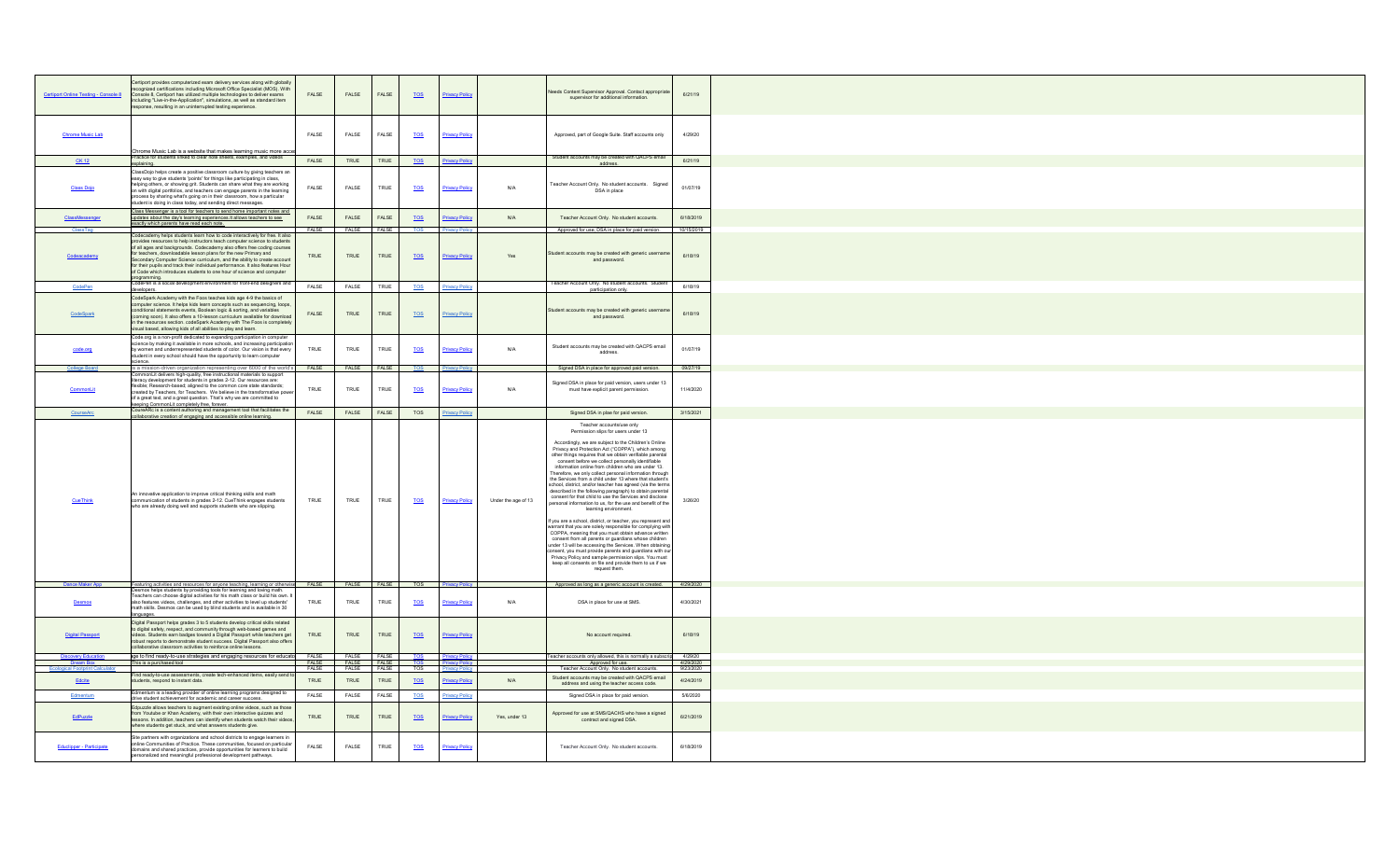| Educreations                                 | Educreations help teachers create, store, and share dynamic video lessons<br>by allowing them to record their voice and iPad screen. Educreations also<br>allows them to import documents and pictures from their Photo Library,<br>Dropbox, and Google Drive, as well as display a custom map, insert any<br>webpage, snap a photo, or search the web, right within the app.<br>Educreations also feature a cloud sync that automatically saves the videos<br>to the their account, ready to be viewed and shared instantly in various<br>ways. Educreations also features a free online whiteboard which can be<br>used when creating lessons on a computer. | <b>TRUE</b>  | <b>TRUE</b>  | <b>TRUE</b>  | <b>TOS</b> | <b>Privacy Policy</b> |                          | Student accounts may be created with QACPS email<br>address.                                                 | 6/18/19   |  |
|----------------------------------------------|----------------------------------------------------------------------------------------------------------------------------------------------------------------------------------------------------------------------------------------------------------------------------------------------------------------------------------------------------------------------------------------------------------------------------------------------------------------------------------------------------------------------------------------------------------------------------------------------------------------------------------------------------------------|--------------|--------------|--------------|------------|-----------------------|--------------------------|--------------------------------------------------------------------------------------------------------------|-----------|--|
| <b>Edulastic</b>                             | Edulastic provides assessment tools that are easy enough for classroom<br>formative assessments, yet sophisticated enough for common interim and<br>benchmark assessments that mirror state tests. Teachers can choose from<br>a bank of technology-enhanced questions, create their own, mix and match,<br>and collaborate with colleagues. It features 30+ question types, 80,000<br>standards-aligned items, and ACT Aspire, AIR, SBAC and PARCC aligned<br>questions. Edulastic also features auto-grading and syncing with Google<br>Classroom.                                                                                                           | <b>TRUE</b>  | <b>TRUE</b>  | <b>TRUE</b>  | <b>TOS</b> | <b>Privacy Policy</b> | N/A                      | Student accounts may be created with generic username<br>and password.                                       | 6/21/2019 |  |
| epals Global Community                       | Our ePals Global Community® pairs educators and students around the<br>world in exciting project-based learning for language learning practice and<br>cultural exchange. Our global challenges bring together learners to apply<br>important concepts, from STEM to cultural studies, through events such as<br>the Smithsonian Invent It! and Folklife challenges.                                                                                                                                                                                                                                                                                            | <b>FALSE</b> | <b>FALSE</b> | <b>TRUE</b>  | <b>TOS</b> | <b>Privacy Policy</b> | Yes, under 13            | Students accounts may be created with generic<br>username and password and using the teacher access<br>code. | 6/21/19   |  |
| epic!                                        | Epic! is an eBook library that helps kids 12 years and below develop a love<br>for reading by providing them unlimited access to thousands of children's<br>books. It features Read-to-Me and Audiobooks, recommendations based on<br>their reading level, a reading log, and badges to keep them motivated to<br>keep reading. Students can read as much as they want online or offline in<br>any device whenever they want. Epic! also allows up to four child profiles<br>per account at no extra cost.                                                                                                                                                     | <b>FALSE</b> | <b>FALSE</b> | <b>TRUE</b>  | <b>TOS</b> | <b>Privacy Policy</b> | N/A                      | Student accounts may be created with generic username<br>and password.                                       | 6/18/19   |  |
| <b>Essential Elements Interactive</b>        | A new online resource center that helps music teachers better connect with<br>students and parents anywhere, anytime, and on any device.<br>Hosted by Charms Office, EEi introduces the first-ever, easy set of<br>technology tools for online teaching, learning, assessment, and<br>communication ideal for teaching today's beginning band and string<br>students, both in the classroom and at home. It's FREE for eligible<br>Essential Elements Book 1 and 2 Band and Strings users.                                                                                                                                                                     | <b>TRUE</b>  | <b>TRUE</b>  | <b>TRUE</b>  | <b>TOS</b> | <b>Privacy Policy</b> | Yes                      | Students accounts may be created with generic<br>username and password and using the teacher access<br>code. | 6/18/19   |  |
| <b>EverFi</b>                                | EVERFI partners with organizations, institutions, and educators to<br>revolutionize the way education is developed and delivered-using today's<br>technology to connect learning to the real world and equip communities with<br>the skills they need for success in the 21st century.                                                                                                                                                                                                                                                                                                                                                                         | <b>FALSE</b> | <b>FALSE</b> | <b>FALSE</b> | <b>TOS</b> | <b>Privacy Policy</b> |                          | Needs Content Supervisor Approval. Contact appropriate<br>supervisor for additional information.             | 6/21/19   |  |
| Evernote                                     | Evernote helps students create notes and keep them always in sync. It<br>enables them to write notes, capture ideas, and clip pages from the web. it<br>allows them to organize everything in one place and find them when they<br>need them. It features links, checklists, tables, attachments, and audio<br>recordings to enhance every created note. Evernote can also search<br>handwritten notes and allows collaboration with peers.                                                                                                                                                                                                                    | <b>FALSE</b> | <b>TRUE</b>  | <b>TRUE</b>  | <b>TOS</b> | <b>Privacy Policy</b> |                          |                                                                                                              | 6/21/19   |  |
| <b>Explore Learning</b>                      | Interactive platform that allows teacher to assign virtual assignments with<br>manipulatives to students. There are free as well as paid "Gizmos".                                                                                                                                                                                                                                                                                                                                                                                                                                                                                                             | <b>TRUE</b>  | <b>TRUE</b>  | <b>TRUE</b>  | <b>TOS</b> | <b>Privacy Policy</b> | N/A                      | Students accounts may be created with generic<br>username and password and using the teacher access<br>code. | 4/24/19   |  |
| <b>FEMA Independent Study Courses</b>        | A FEMA SID is required to register for and participate in any training<br>provided by FEMA. These courses are for our Homeland Security<br>Pathway.                                                                                                                                                                                                                                                                                                                                                                                                                                                                                                            | <b>FALSE</b> | <b>FALSE</b> | <b>FALSE</b> | N/A        | N/A                   |                          | Needs Content Supervisor Approval. Contact appropriate<br>supervisor for additional information.             | 6/21/19   |  |
| <b>Flat for Education</b>                    | Teach music to your students.                                                                                                                                                                                                                                                                                                                                                                                                                                                                                                                                                                                                                                  | <b>FALSE</b> | <b>FALSE</b> | <b>FALSE</b> |            | <b>Privacy Policy</b> | N/A                      | Not approved for use.                                                                                        | 3/30/20   |  |
| <b>Flickr</b>                                | Flickr - almost certainly the best online photo management and sharing<br>application in the world - has two main goals: 1. We want to help people<br>make their photos available to the people who matter to them. 2. We want<br>to enable new ways of organizing photos and video.                                                                                                                                                                                                                                                                                                                                                                           | <b>FALSE</b> | <b>FALSE</b> | <b>TRUE</b>  | <b>TOS</b> | <b>Privacy Policy</b> |                          | Teacher Account Only. No student accounts.                                                                   | 6/18/19   |  |
| <b>Flipboard</b>                             | The all-new Flipboard has been completely redesigned to bring together<br>news, popular stories and conversations around any interest or passion.<br>There's a magazine for everyone—from photography to productivity, travel<br>to technology, fashion to food. And with everything in one place, reading,<br>collecting, and sharing stories has never been easieror more beautiful.                                                                                                                                                                                                                                                                         | <b>FALSE</b> | <b>TRUE</b>  | <b>TRUE</b>  | <b>TOS</b> | <b>Privacy Policy</b> |                          | Teacher Account Only. No student accounts.                                                                   | 6/18/19   |  |
| <b>Flipgrid</b>                              | Flipgrid is a video discussion community that allows students to share their<br>voice. It draws the entire class into an open discussion of divergent<br>experience, perspective, evaluation, and debate. Teachers create a topic for<br>discussion in the grid, allowing students to respond with short videos.<br>Students view topics created by their teachers, record their responses, and<br>reply to their classmates through the grid. It features unlimited retakes,<br>pause and resume, and flipping of camera to share the environment. Grids<br>can be open or locked and embedded into any LMS or website.                                       | TRUE         | <b>TRUE</b>  | <b>TRUE</b>  | <u>TOS</u> | <b>Privacy Policy</b> | N/A                      | Students accounts may be created with generic<br>username and password and using the teacher access<br>code  | 1/7/2019  |  |
| <b>Flocabulary</b>                           | Flocabulary helps students master academic content while building core<br>literacy skills through engagement, mastery and student creativity.<br>Educational hip-hop videos teach standards-based skills and content,<br>activities, assessments and analytics develop skills and provide valuable<br>learning insights for teachers, and interactive tools get creative juices<br>flowing as students write and perform their own educational raps.                                                                                                                                                                                                           | <b>TRUE</b>  | <b>TRUE</b>  | <b>TRUE</b>  | <b>TOS</b> | <b>Privacy Policy</b> | Yes, under the age of 16 | Students accounts may be created with generic<br>username and password and using the teacher access<br>code. | 6/18/19   |  |
| <b>Flyer Connect</b>                         | Flyer Connect is a two-way translated communication app that empo                                                                                                                                                                                                                                                                                                                                                                                                                                                                                                                                                                                              | <b>FALSE</b> | <b>TRUE</b>  | <b>FALSE</b> | <b>TOS</b> | <b>Privacy Policy</b> |                          | Only approved for GES who has a DSA and parents must                                                         | 4/21/21   |  |
| <b>Formative</b>                             | Formative allows teachers to see their students' work as it happens with<br>real-time formative assessment platform and free classroom response<br>system. You can also make any paper or digital document answerable on<br>any digital device, to avoid needing to type your answers into a form.                                                                                                                                                                                                                                                                                                                                                             | <b>FALSE</b> | <b>TRUE</b>  | <b>TRUE</b>  | <b>TOS</b> | <b>Privacy Policy</b> |                          | Students accounts may be created with generic<br>username and password and using the teacher access<br>code  | 6/18/19   |  |
| <b>Freckle</b>                               | Freckle empowers teachers to differentiate instruction across Math, ELA,<br>Social Studies and Science.                                                                                                                                                                                                                                                                                                                                                                                                                                                                                                                                                        | <b>FALSE</b> | <b>FALSE</b> | <b>TRUE</b>  | <b>TOS</b> | <b>Privacy Policy</b> | Yes                      | Teacher Account Only. No student accounts.                                                                   | 1/7/2019  |  |
| <u>Garbanzo</u>                              | Garbanozo helps you learn a language in the way your brain was designed,<br>combining the power of interactive storytelling with the art of making<br>language comprehensible.                                                                                                                                                                                                                                                                                                                                                                                                                                                                                 | <b>FALSE</b> | <b>FALSE</b> | <b>FALSE</b> | <u>TOS</u> | <b>Privacy Policy</b> |                          | Signed DSA in place for paid version.                                                                        | 1/22/2021 |  |
| <b>Gen I revolution</b>                      | Developed for middle school and high school students, this online game<br>gives your students the chance to learn important personal finance skills as<br>they play and compete against fellow classmates.                                                                                                                                                                                                                                                                                                                                                                                                                                                     | <b>FALSE</b> | <b>FALSE</b> | <b>TRUE</b>  | N/A        | <b>Privacy Policy</b> |                          | Teacher Account Only. No student accounts. Student<br>participation only.                                    | 6/18/19   |  |
| GeoGebra                                     | Putting the world's leading dynamic mathematics software and curriculum<br>materials in the hands of students and teachers everywhere! Solve math<br>problems, graph functions, create geometric constructions, do statistics and<br>calculus, save and share your results. GeoGebra apps are used by millions<br>of students and teachers around the world to learn and teach mathematics<br>and science. Join us: Dynamic Mathematics for everyone!                                                                                                                                                                                                          | <b>FALSE</b> | <b>FALSE</b> | <b>TRUE</b>  | <b>TOS</b> | <b>Privacy Policy</b> | N/A                      | Teacher Account Only. No student accounts.                                                                   | 6/21/2019 |  |
| <b>Geriatric Nursing Assistant Test Site</b> | Students in the Nursing program use this site to register for licensure<br>through the Maryland Board of Nursing.                                                                                                                                                                                                                                                                                                                                                                                                                                                                                                                                              | <b>FALSE</b> | <b>TRUE</b>  | <b>TRUE</b>  | <b>TOS</b> | <b>Privacy Policy</b> |                          | Needs Content Supervisor Approval. Contact appropriate<br>supervisor for additional information.             | 6/18/19   |  |
| <b>Gimkit</b>                                | Gimkit is a game show for the classroom that requires knowledge,                                                                                                                                                                                                                                                                                                                                                                                                                                                                                                                                                                                               | <b>FALSE</b> | <b>FALSE</b> | <b>TRUE</b>  | <u>TOS</u> | <b>Privacy Policy</b> | N/A                      | Teacher Account Only. No student accounts.                                                                   | 1/7/2019  |  |
|                                              | collaboration, and strategy to win.<br>Gizmos are interactive math and science simulations for grades 3-12. Over                                                                                                                                                                                                                                                                                                                                                                                                                                                                                                                                               |              |              |              |            |                       |                          | Student accounts may be created with generic username                                                        |           |  |
| Gizmos                                       | 400 Gizmos aligned to the latest standards help educators bring powerful<br>new learning experiences to the classroom.                                                                                                                                                                                                                                                                                                                                                                                                                                                                                                                                         | <b>FALSE</b> | <b>FALSE</b> | <b>TRUE</b>  | <b>TOS</b> | <b>Privacy Policy</b> | N/A                      | and password.                                                                                                | 1/7/2019  |  |

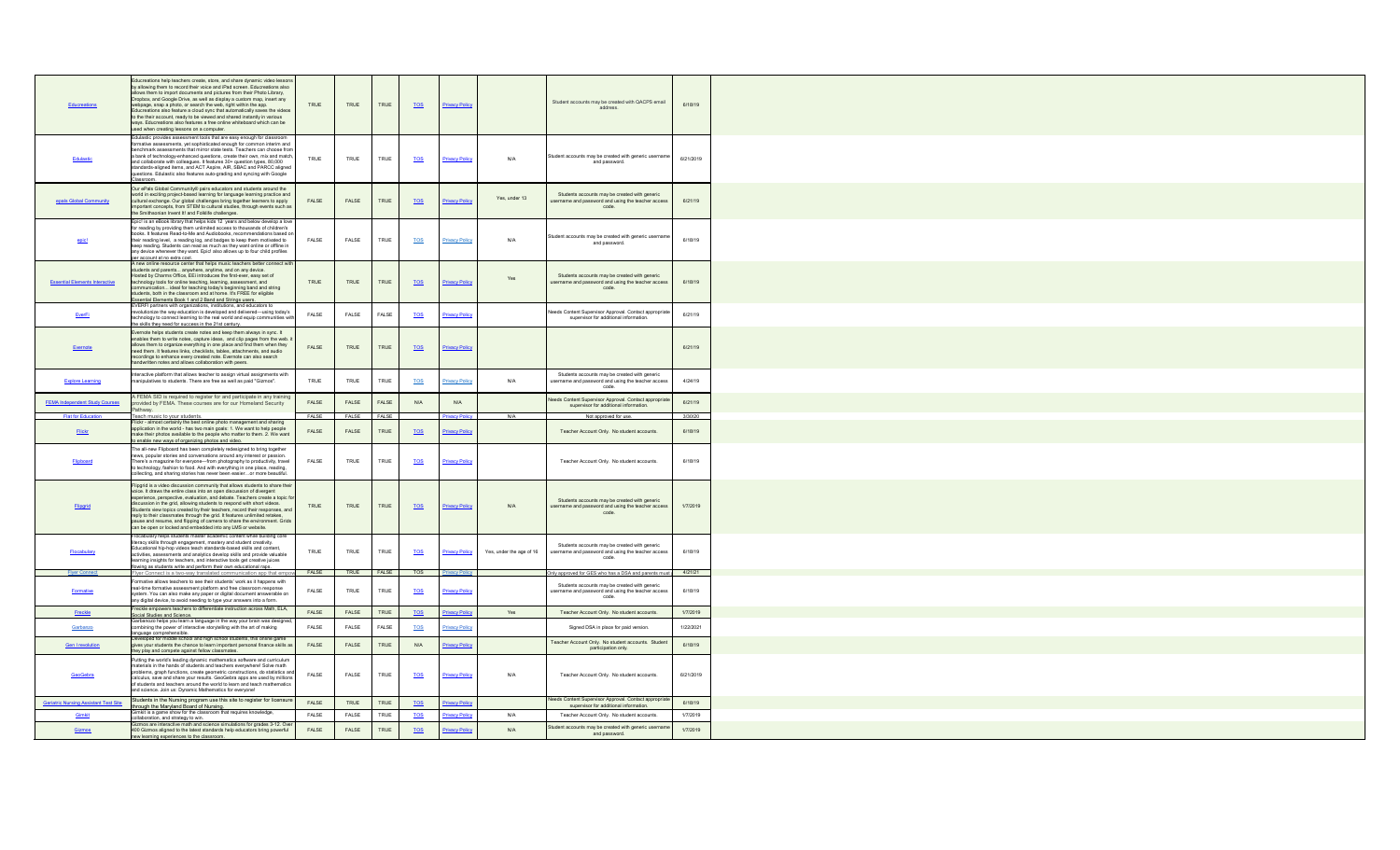| GoFormative                                              | Do you already have your own content that you like? No problem! Simply<br>upload any pdf/document/google doc, click to add places for your students<br>to respond, edit any question details and you're done.Embed content from<br>anywhere and try interactive question types like Show Your Work (drawing),<br>Drag and Drop, Audio Recording, Graphing, Essay, Math Typing,<br>Resequence, and many more.                                                                                                                                                    | <b>FALSE</b>          | <b>TRUE</b>          | <b>TRUE</b>                  | <b>TOS</b>               | <b>Privacy Policy</b>                          | N/A        | Students accounts may be created with generic<br>username and password and using the teacher access<br>code.                                                                                                                                                                                                                    | 1/7/2019          |  |
|----------------------------------------------------------|-----------------------------------------------------------------------------------------------------------------------------------------------------------------------------------------------------------------------------------------------------------------------------------------------------------------------------------------------------------------------------------------------------------------------------------------------------------------------------------------------------------------------------------------------------------------|-----------------------|----------------------|------------------------------|--------------------------|------------------------------------------------|------------|---------------------------------------------------------------------------------------------------------------------------------------------------------------------------------------------------------------------------------------------------------------------------------------------------------------------------------|-------------------|--|
| GoNoodle                                                 | GoNoodle turns movement into a game and makes it easy to be active, the<br>kid way - silly, energetic, playful, and fun. Just press play on hundreds of<br>custom-created videos and get kids running, jumping, dancing, stretching,<br>and practicing moments of mindfulness.                                                                                                                                                                                                                                                                                  | FALSE                 | FALSE                | <b>TRUE</b>                  | <b>TOS</b>               | <b>Privacy Policy</b>                          | N/A        | Teacher Account Only. No student accounts. Student<br>participation only.                                                                                                                                                                                                                                                       | 4/24/2019         |  |
| <b>Google Drawings</b>                                   | Tour Builder is a new way to show people the places you've visited and the                                                                                                                                                                                                                                                                                                                                                                                                                                                                                      | <b>FALSE</b>          | <b>FALSE</b>         | <b>FALSE</b>                 | TOS <b>T</b>             | <b>Privacy Policy</b>                          |            | Approved for use.                                                                                                                                                                                                                                                                                                               | 9/23/2020         |  |
| <b>Google Tour Builder</b>                               | experiences you had along the way using Google Earth. It lets you pick the<br>locations right on the map, add in photos, text, and video, and then share<br>vour creation.                                                                                                                                                                                                                                                                                                                                                                                      | FALSE                 | FALSE                | <b>TRUE</b>                  | $\underline{TOS}$        | <b>Privacy Policy</b>                          |            | Teacher Account Only. No student accounts.                                                                                                                                                                                                                                                                                      | 6/21/2019         |  |
| <b>Graspable Math</b><br><b>Happy Numbers</b>            | Assign algebra tasks to your students and see live feedback of their st<br>Individualized instruction                                                                                                                                                                                                                                                                                                                                                                                                                                                           | FALSE<br>FALSE        | <b>TRUE</b><br>FALSE | <b>FALSE</b><br><b>TRUE</b>  | <b>TOS</b><br><b>TOS</b> | <b>Privacy Policy</b><br><b>Privacy Policy</b> | N/A        | Approved for student use for students ages 13 and above<br>Approved for teacher use only.                                                                                                                                                                                                                                       | 4/30/20<br>4/1/20 |  |
| Headspace                                                | Learn to meditate and live mindfully, Hundreds of themed sessions on<br>everything from stress and sleep to focus and anxiety; Bite-sized guided<br>meditations for busy schedules; SOS exercises in case of sudden<br>neltdowns                                                                                                                                                                                                                                                                                                                                | <b>FALSE</b>          | FALSE                | <b>TRUE</b>                  | <b>TOS</b>               | <b>Privacy Policy</b>                          | N/A        | Teacher Account Only. No student accounts.                                                                                                                                                                                                                                                                                      | 4/24/2019         |  |
| <b>Howard Hughes Medical Institute</b>                   |                                                                                                                                                                                                                                                                                                                                                                                                                                                                                                                                                                 | <b>FALSE</b>          | FALSE                | <b>FALSE</b>                 | <b>TOS</b>               | <b>Privacy Policy</b>                          |            | Approved for use but no student accounts can be created.                                                                                                                                                                                                                                                                        | 9/23/2020         |  |
| <u>iCivics</u>                                           | ciclivics prepares young Americans to become knowledgeable, engaged 21st<br>century citizens by creating free and innovative educational materials. It<br>provides educational online games and standards-aligned lesson plans to<br>promote civics education and encourage students to become active<br>citizens. It also features Curriculum Units which are arranged by topic and<br>can be used just like a chapter or unit of a textbook. iCivics also helps<br>teachers keep track of student learning with assignment, tracking, and<br>reporting tools. | <b>FALSE</b>          | <b>TRUE</b>          | <b>TRUE</b>                  | <b>TOS</b>               | <b>Privacy Policy</b>                          | N/A        | Student accounts may be created with generic username<br>and password.                                                                                                                                                                                                                                                          | 6/18/2019         |  |
| <b>iFrame Generator</b>                                  | Frame-Generator.com is one of the best and Advances free online iFrame<br>creator tools (iframe code generator) with live iframe Preview option for<br>Webmasters or Web Designers to embed any online page to any HTML<br>page or docs.                                                                                                                                                                                                                                                                                                                        | FALSE                 | FALSE                | <b>TRUE</b>                  | $\underline{\text{TOS}}$ | <b>Privacy Policy</b>                          |            | Approved for teacher use only.                                                                                                                                                                                                                                                                                                  | 10/29/2021        |  |
| <b>iMovie</b>                                            | iMovie is a straightforward way to make videos. Users can assemble clips<br>and tie them together with transitions, add in title and credit sections, as<br>well as adding special effects and sound tracks. Once the movie is finished,<br>iMovie can export the videos in a variety of formats, so they can be shared<br>via email, Youtube, or other sharing sites.                                                                                                                                                                                          | <b>FALSE</b>          | FALSE                | <b>TRUE</b>                  | <b>TOS</b>               | <b>Privacy Policy</b>                          | N/A        | Teacher Account Only. No student accounts.                                                                                                                                                                                                                                                                                      | 6/18/2019         |  |
| <u>iNaturalist</u>                                       | iNaturalist helps students explore and connect more with nature. The app<br>allows them to record their observations, share with fellow naturalists, and<br>discuss their findings. It allows them to contribute to science because<br>findings are shared with scientific data repositories like the Global<br>Biodiversity Information Facility to find and use their data. It also allows<br>them to become citizen scientists by starting or finding a project with a<br>mission that interests them.                                                       | FALSE                 | FALSE                | <b>TRUE</b>                  | <b>TOS</b>               | <b>Privacy Policy</b>                          |            | Teacher Account Only. No student accounts. Student<br>participation only.                                                                                                                                                                                                                                                       | 6/21/19           |  |
| <b>InfoBase</b>                                          | Into the Book is a reading comprehension resource for elementary students                                                                                                                                                                                                                                                                                                                                                                                                                                                                                       | <b>FALSE</b>          | FALSE                | <b>FALSE</b>                 | <b>TOS</b>               | <b>Privacy Policy</b>                          |            | Signed DSA in place for KIHS<br>Approved - students may use the website as long as they                                                                                                                                                                                                                                         | 6/22/21           |  |
| <u>Into the Book</u><br><b>Isle of Tune</b>              | and teachers. We focus on eight research-based strategies<br>Musical sequencer with a twistyou build roads with houses, trees,                                                                                                                                                                                                                                                                                                                                                                                                                                  | FALSE<br><b>FALSE</b> | FALSE<br>FALSE       | <b>FALSE</b><br><b>FALSE</b> | <b>TOS</b><br>N/A        | <b>Privacy Policy</b><br><b>Privacy Policy</b> |            | only enter their first name and nothing else that could<br>identify them (such as an email address).<br>Approved as long as students don't use the social media                                                                                                                                                                 |                   |  |
| <u>Jamboard</u>                                          | treetlights, etc. that cars can then drive past, making music as they go.<br>Interactive whiteboard app-part of google suite                                                                                                                                                                                                                                                                                                                                                                                                                                    | <b>FALSE</b>          | FALSE                | <b>FALSE</b>                 | <b>TOS</b>               | <b>Privacy Policy</b>                          |            | links.<br>Approved, part of Google Suite                                                                                                                                                                                                                                                                                        | 5/5/20            |  |
| <b>K12 Fuel Education</b>                                | K12 Learning provides flexible online and blended learning options that<br>boost modern instruction and promote lifelong student success.                                                                                                                                                                                                                                                                                                                                                                                                                       | FALSE                 | FALSE                | <b>FALSE</b>                 | <b>TOS</b>               | <b>Privacy Policy</b>                          |            | Approved, signed DSA in place for approved version.                                                                                                                                                                                                                                                                             | 9/27/19           |  |
| <u>Kahoot</u>                                            | Kahoot allows users to create game based formative assessments using<br>multiple choice questions. Kahoot provides a fun interactive platform for<br>students which includes avatars, leaderboards, themes, and music.<br>Teachers are provided with detailed class and student-level data.                                                                                                                                                                                                                                                                     | <b>FALSE</b>          | FALSE                | <b>TRUE</b>                  | <b>TOS</b>               | <b>Privacy Policy</b>                          | N/A        | Teacher Account Only. No student accounts. Student<br>participation only.                                                                                                                                                                                                                                                       | 6/18/2019         |  |
| <u>Kami</u>                                              | Digital classroom tool that creates flexible and collaborative learning<br>environments.                                                                                                                                                                                                                                                                                                                                                                                                                                                                        | <b>FALSE</b>          | FALSE                | <b>FALSE</b>                 | <b>TOS</b>               | <b>Privacy Policy</b>                          |            | Approved for specific schools with contract and signed<br>DSA,                                                                                                                                                                                                                                                                  | 1/6/2022          |  |
| <b>Keyboarding without Tears</b>                         | Keyboarding Without Tears is a web-based curriculum that helps students<br>learn keyboarding and pre-keyboarding skills through game-based<br>activities. It also prepares students for the digital world with general<br>computer readiness and digital citizenship skills. Keyboarding Without<br>Tears introduce children to keyboard and mouse functions, and focus on<br>fine motor skills, finger deterity and correct typing kills. Typing instructions<br>progresses by grade level and developmental needs.                                            | FALSE                 | FALSE                | <b>TRUE</b>                  | <b>TOS</b>               | <b>Privacy Policy</b>                          | N/A        | Teacher Account Only. No student accounts.                                                                                                                                                                                                                                                                                      | 6/18/19           |  |
| <b>Khan Academy</b>                                      | Khan Academy offers more than 3,000 five- to 20-minute videos on a variety<br>of academic subjects via the Khan Academy website and mobile apps. In<br>addition to viewing videos, kids can engage with small lessons and practice  <br>problems to build mastery. Teachers and parents can sign up as the<br>'Coach' for a child and monitor the child's progress.                                                                                                                                                                                             | <b>FALSE</b>          | <b>TRUE</b>          | <b>TRUE</b>                  | <b>TOS</b>               | <b>Privacy Policy</b>                          | Yes        | Student accounts may be created with a signed<br>permission slip.                                                                                                                                                                                                                                                               | 3/30/2020         |  |
| Kidblog                                                  | Student publishing blog                                                                                                                                                                                                                                                                                                                                                                                                                                                                                                                                         | <b>FALSE</b>          | FALSE                | <b>TRUE</b>                  | <b>TOS</b>               | <b>Privacy Policy</b>                          | N/A        | Teacher Account Only. No student accounts.                                                                                                                                                                                                                                                                                      | 6/18/2019         |  |
| <b>KidsKonnect</b>                                       | Growing library of high-quality, printable worksheets for teachers and<br><b>nomeschoolers</b>                                                                                                                                                                                                                                                                                                                                                                                                                                                                  | <b>FALSE</b>          | FALSE                | <b>TRUE</b>                  | <b>TOS</b>               | <b>Privacy Policy</b>                          |            | Teacher Account Only. No student accounts.                                                                                                                                                                                                                                                                                      |                   |  |
| <b>Knowledge Matters - Virtual Business</b><br>Retailing | Students learn the tough business decisions that impact their common<br>shopping experiences - why stores are located where they are, how stores<br>decide to price products, etc. This sim is ideal for teaching Marketing,<br>Entrepreneurship and Intro to Business.                                                                                                                                                                                                                                                                                         | FALSE                 | TRUE                 | <b>TRUE</b>                  | N/A                      | <b>Privacy Policy</b>                          |            | Student accounts may be created with generic username<br>and password.                                                                                                                                                                                                                                                          | 6/21/19           |  |
| Kodable                                                  | Kodable is an all-in-one programming curriculum for elementary schools. It<br>provides an engaging game paired with a full curriculum that takes students<br>from learning to think like a programmer in Kindergarten to writing real<br>JavaScript by 5th grade.                                                                                                                                                                                                                                                                                               | <b>TRUE</b>           | <b>TRUE</b>          | <b>TRUE</b>                  | <b>TOS</b>               | <b>Privacy Policy</b>                          |            | Students accounts may be created with generic<br>username and password and using the teacher access<br>code.                                                                                                                                                                                                                    | 6/18/19           |  |
| LearnZillion                                             |                                                                                                                                                                                                                                                                                                                                                                                                                                                                                                                                                                 | <b>FALSE</b>          | FALSE                | TRUE                         | <b>TOS</b>               | <b>Privacy Policy</b>                          |            | Approved for teacher accounts only.                                                                                                                                                                                                                                                                                             | 4/1/20            |  |
| <b>Legends of Learning</b>                               | Game based learing platform that gives educators the unique ability to<br> launch a playlist of curriculum-based games for students, aligned to current  <br>content standards.                                                                                                                                                                                                                                                                                                                                                                                 | <b>TRUE</b>           | FALSE                | <b>FALSE</b>                 | <b>TOS</b>               | <b>Privacy Policy</b>                          | <b>YES</b> | Approved for Teacher Account and Student Accounts are<br>oly permitted if a signed permission slip is received from<br>parents/guardians. The permission slip must reference<br>the terms and conditions and privacy policy that is<br>available on the website so parents/guardians understand<br>what they are consenting to. |                   |  |
| LiveBinders                                              | Livebinders is a useful tool for creating an E-Portfolio or for building any sort<br>of profile. It allows you to organise digital content into sections, so you can<br>have a whole range of digital assets all organised in one LiveBinder.                                                                                                                                                                                                                                                                                                                   | FALSE                 | TRUE                 | <b>TRUE</b>                  | <b>TOS</b>               | <b>Privacy Policy</b>                          | N/A        | Student accounts may be created with QACPS email<br>address.                                                                                                                                                                                                                                                                    | 1/7/2019          |  |
| <b>Make Beliefs Comix</b>                                | Create your own comics.                                                                                                                                                                                                                                                                                                                                                                                                                                                                                                                                         | <b>FALSE</b>          | FALSE                | <b>FALSE</b>                 |                          |                                                |            | Approved as long as students do not enter any personal<br>information.                                                                                                                                                                                                                                                          |                   |  |
| Market Q                                                 | Built for investment and wealth management workflows, the Market-Q<br>platform is designed to enable advisors to access client portfolio data<br>alongside global real-time market data, news and tools to analyze securities<br>and holdings. It can help your advisors work more efficiently, and make<br>more informed and personalized investment decisions for their clients.<br>Market-Q is a fully-hosted web and mobile solution, and the platform is<br>available as a private-label offering.                                                         | FALSE                 | <b>TRUE</b>          | <b>TRUE</b>                  | <b>TOS</b>               | <b>Privacy Policy</b>                          | N/A        | Teacher Account Only. No student accounts.                                                                                                                                                                                                                                                                                      | 6/21/2019         |  |
| Marketwatch.com                                          | MarketWatch is a financial information website that provides business<br>news, analysis, and stock market data. It is a subsidiary of Dow Jones &<br>Company, a property of News Corp, which also owns The Wall Street<br>Journal and Barron's.                                                                                                                                                                                                                                                                                                                 | FALSE                 | FALSE                | <b>TRUE</b>                  | N/A                      | <b>Privacy Policy</b>                          |            | Not approved for use.                                                                                                                                                                                                                                                                                                           | 6/18/19           |  |



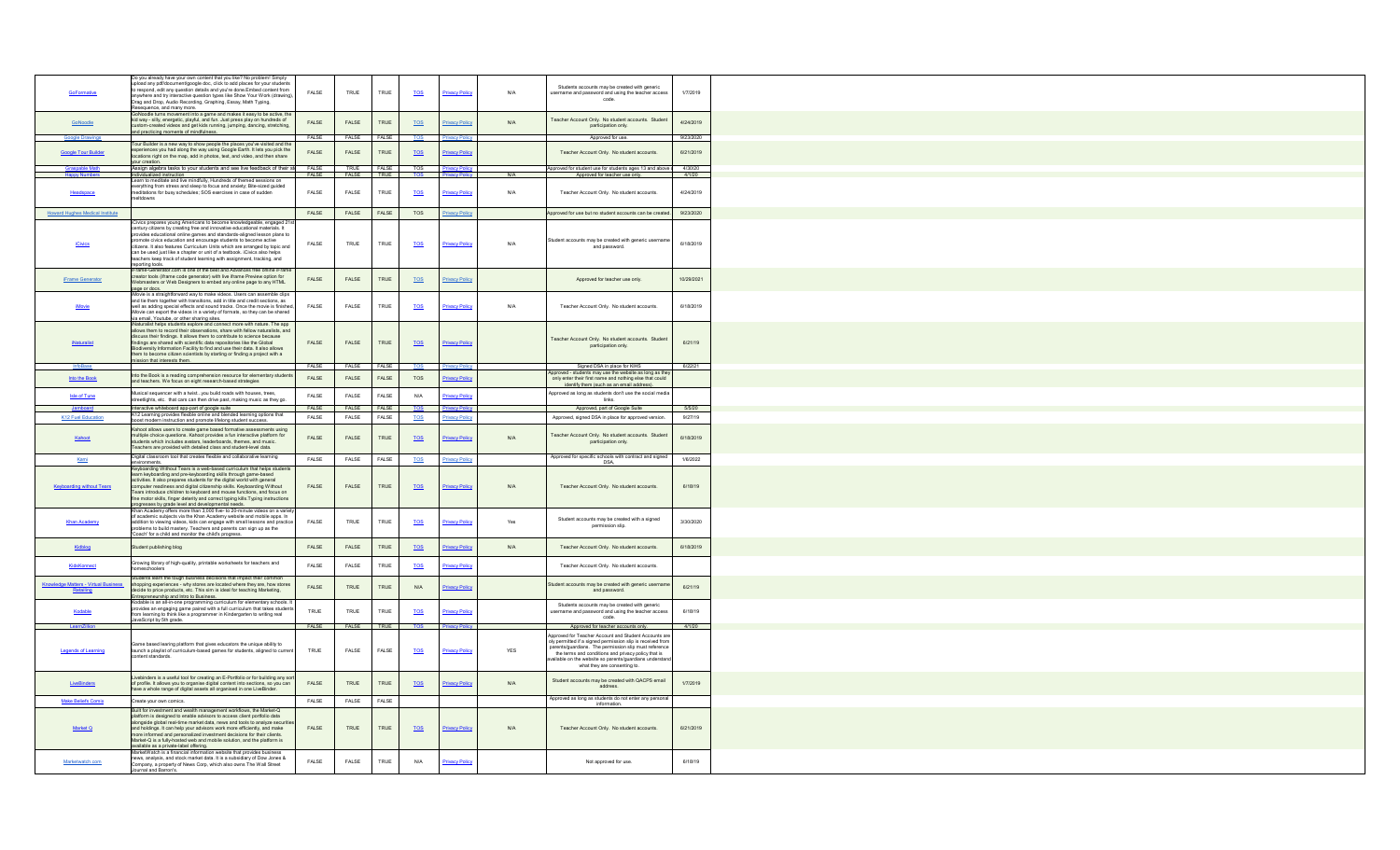| <b>Math Warehouse</b>                                          | Interactive Math Worksheets                                                                                                                                                                                                                                                                                                                                                                                                                                                                                                                                                                                                                                                | <b>FALSE</b>                 |                              | FALSE   FALSE               | <b>TOS</b>               | <b>Privacy Policy</b>                          | N/A              | Approved for use.                                                                                                                                                                                                                                    |                        |
|----------------------------------------------------------------|----------------------------------------------------------------------------------------------------------------------------------------------------------------------------------------------------------------------------------------------------------------------------------------------------------------------------------------------------------------------------------------------------------------------------------------------------------------------------------------------------------------------------------------------------------------------------------------------------------------------------------------------------------------------------|------------------------------|------------------------------|-----------------------------|--------------------------|------------------------------------------------|------------------|------------------------------------------------------------------------------------------------------------------------------------------------------------------------------------------------------------------------------------------------------|------------------------|
| <b>Mindset Works</b>                                           | Mindset Works is the global leader in growth mindset training for educators<br>and students, leveraging the pioneering research of co-founders Carol<br>Dweck and Lisa Blackwell. The mission at Mindset Works is to enable a<br>world in which people seek and are fulfilled by ongoing learning and growth.                                                                                                                                                                                                                                                                                                                                                              | <b>FALSE</b>                 | <b>FALSE</b>                 | <b>TRUE</b>                 | <b>TOS</b>               | <b>Privacy Policy</b>                          |                  | Teacher Account Only. No student accounts.                                                                                                                                                                                                           | 6/18/2019              |
| <b>MobyMax</b>                                                 | MobyMax unlocks the power of personalized and blended learning to help<br>students learn twice as fast. The company offers the only complete K-8<br>curriculum covering English language arts, math, science, and social<br>studies. MobyMax identifies skill gaps with find-and-fix technology that<br>targets instruction and helps students increase by one full grade level in just<br>40 hours. Mobys comprehensive system includes multiple motivation tools,<br>test prep, assessments, messaging, parent portal, classroom clicker, and                                                                                                                            | FALSE                        | <b>TRUE</b>                  | <b>TRUE</b>                 | <b>TOS</b>               | <b>Privacy Policy</b>                          | Yes              | No account required.                                                                                                                                                                                                                                 | 6/18/2019              |
| <u>Mosa Mack</u>                                               | progress monitoring.<br>Mysteries, Labs and Engineering; Challenges for 4th-8th Graders                                                                                                                                                                                                                                                                                                                                                                                                                                                                                                                                                                                    | <b>FALSE</b>                 |                              | FALSE   TRUE                | N/A                      | <b>Privacy Policy</b>                          | N/A              | Teacher Account Only. No student accounts.                                                                                                                                                                                                           | 6/18/2019              |
| MusicTheory.net<br>MyShakespeare                               | Introductory and intermediate music theory lessons, exercises, ear trainers,<br>and calculators.<br>Free, online, media-rich, mobile friendly Shakespeare plays.                                                                                                                                                                                                                                                                                                                                                                                                                                                                                                           | FALSE<br><b>FALSE</b>        | <b>TRUE</b><br>FALSE         | <b>TRUE</b><br><b>FALSE</b> | TOS<br><b>TOS</b>        | <b>Privacy Policy</b><br>Privacy Policy        | Yes              | Student accounts may be created with generic usernam<br>and password.<br>Teacher Account Only. No student accounts.                                                                                                                                  | 6/18/2019<br>9/23/2020 |
| <b>Mystery Science</b><br><b>National Gallery of Art App</b>   | Hands-on — lead students in the doing of science and engineering.<br>NGSS-aligned and Common Core — make the transition to the Next<br>Generation Science Standards and support Common Core.<br>Less prep, more learning - prep in minutes not hours. Captivate your<br>students with short videos and discussion questions.<br>1+ million children - STEM education is in crisis. Help us fix it.<br>The NGAkids Art Zone app contains eight interactive activities inspired by wo                                                                                                                                                                                        | FALSE<br>FALSE               | <b>FALSE</b><br><b>FALSE</b> | <b>TRUE</b><br>FALSE        | <b>TOS</b><br>TOR        | <b>Privacy Policy</b><br><b>Privacy Policy</b> | <b>No</b><br>No. | Teacher Account Only. No student accounts.<br>Approved as long as school's generic Itunes account is us $\boxed{\qquad \qquad 4/29/2020}$                                                                                                            | 5/16/2019              |
| <b>National Instruments MultiSim</b>                           | Multisim is industry-standard SPICE simulation and circuit design software                                                                                                                                                                                                                                                                                                                                                                                                                                                                                                                                                                                                 | FALSE                        | <b>FALSE</b>                 | <b>TRUE</b>                 |                          | <b>Privacy Policy</b>                          |                  |                                                                                                                                                                                                                                                      |                        |
|                                                                | for analog, digital, and power electronics in education and research.<br>Students in NTHS use this site to access member benefits and                                                                                                                                                                                                                                                                                                                                                                                                                                                                                                                                      |                              |                              |                             |                          |                                                |                  | Teacher Account Only. It does not appear that student accounts need to be created but if they do, generic information must be used as opposed to personally identifiable information (PII)<br>Needs Content Supervisor Approval. Contact appropriate |                        |
| <b>National Technical Honor Society</b><br><b>NCCERconnect</b> | scholarship opportunities.                                                                                                                                                                                                                                                                                                                                                                                                                                                                                                                                                                                                                                                 | <b>FALSE</b><br><b>FALSE</b> | <b>TRUE</b><br><b>FALSE</b>  | <b>TRUE</b><br>FALSE        | <b>TOS</b><br><b>TOS</b> | <b>Privacy Policy</b><br><b>Privacy Policy</b> |                  | supervisor for additional information.<br>Approved for CTE certification.                                                                                                                                                                            | 6/18/19<br>4/1/20      |
|                                                                | Nearpod is an easy-to-use lesson builder for teachers to assemble lessons<br>and distribute them to student devices. Teachers can get real-time                                                                                                                                                                                                                                                                                                                                                                                                                                                                                                                            |                              |                              |                             |                          |                                                |                  |                                                                                                                                                                                                                                                      |                        |
| <b>Nearpod</b>                                                 | feedback from students and post-session reports on comprehension.<br>Nearpod also offers a lesson marketplace for teachers to discover and<br>purchase lessons built by other teachers.                                                                                                                                                                                                                                                                                                                                                                                                                                                                                    | <b>TRUE</b>                  | <b>TRUE</b>                  | <b>TRUE</b>                 | <u>TOS</u>               | <b>Privacy Policy</b>                          | Yes              | Signed DSA in place / Student accounts may be created<br>with generic username and password.                                                                                                                                                         | 11/24/2020             |
| <b>Newsela</b>                                                 | Newsela is an Instructional Content Platform that brings together engaging,<br>accessible content with integrated<br>assessments and insights to supercharge reading engagement and<br>learning in every subject. It starts with dynamic, game-changing content<br>covering topics students care about. Every article comes in 5 reading levels,<br>tailored to the skill level of each reader. Assessments are integrated directly<br>into articles to help students engage with the content and to give teachers<br>and administrators actionable insights on students' reading activity. The<br>result is more engaged readers—and engaged readers are better learners. | <b>FALSE</b>                 | FALSE                        | <b>TRUE</b>                 | <b>TOS</b>               | <b>Privacy Policy</b>                          | N/A              | Teacher Account Only. No student accounts. Student<br>participation only.                                                                                                                                                                            | 6/18/2019              |
| Noodle Tools, Inc.                                             | Research platform<br>NoRedlnk helps students improve their grammar and writing skills. Our                                                                                                                                                                                                                                                                                                                                                                                                                                                                                                                                                                                 | <b>FALSE</b>                 |                              | FALSE   FALSE               | <b>TOS</b>               | <b>Privacy Policy</b>                          |                  | Approved, signed DSA in place for paid version.                                                                                                                                                                                                      | 8/17/2020              |
| NoRedInk                                                       | engine generates personalized content based on students interests, making<br>content accessible and interesting. It also adapts to students' abilities with<br>instant feedback and provides actionable performance data to teachers,<br>schools, and districts. In short, NoRedlnk is a fun, personalized way to get                                                                                                                                                                                                                                                                                                                                                      | TRUE                         | <b>TRUE</b>                  | <b>TRUE</b>                 | <b>TOS</b>               | <b>Privacy Policy</b>                          | Yes              | Students accounts may be created with generic<br>username and password and using the teacher access<br>code                                                                                                                                          | 6/18/2019              |
| <b>NoteApp</b>                                                 | better -- without all the red markings!<br>NoteApp was originally called CorkboardMe, and aimed to give your<br>computers and devices the same power of a physical cork board, where<br>ease of use, collaboration and creativity were built in. The technology<br>community quickly took hold after its release, and NoteApp became the<br>most popular collaborative board application on the market.                                                                                                                                                                                                                                                                    | <b>FALSE</b>                 | <b>FALSE</b>                 | <b>TRUE</b>                 | <u>TOS</u>               | <b>Privacy Policy</b>                          |                  | Teacher Account Only. No student accounts.                                                                                                                                                                                                           | 6/18/2019              |
| <b>Noteflight Learn</b>                                        | With Noteflight Learn, students can both compose music and record live<br>audio into scores, making this the ideal platform for teaching composition<br>and theory as well as for performance assessment and feedback. The<br>customizable score editor is easy enough for beginners yet sophisticated<br>enough for professional use. By using Activity Templates, any score can<br>instantly become an assignment with unique copy automatically created for<br>each student. Use our extensive libraries of musical scores and lessons to<br>create and adapt assignments for your students!                                                                            | <b>TRUE</b>                  | <b>TRUE</b>                  | <b>TRUE</b>                 | <b>TOS</b>               | <b>Privacy Policy</b>                          | Yes              | Student accounts may be created with QACPS email<br>address.                                                                                                                                                                                         | 6/18/2019              |
| <u>Osmo</u>                                                    | Osmo is a gaming accessory for the iPad that teaches students to explore,<br>experiment, create and collaborate. It fosters learning in key areas such as:<br>creative problem solving, art, STEM (science, technology, engineering and<br>mathematics) and common core. It features an iPad stand and a red<br>$ $ reflector for the iPad camera that displays on the iPad screen what's in front                                                                                                                                                                                                                                                                         | <b>TRUE</b>                  | <b>FALSE</b>                 | <b>FALSE</b>                | <b>TOS</b>               | <b>Privacy Policy</b>                          |                  | Student accounts may be created with generic username<br>and password.                                                                                                                                                                               | 6/18/2019              |
| <b>OverDrive</b>                                               | OverDrive is an ebook and audiobook platform that helps students gain<br>access to online libraries. It allows them to borrow ebooks and audiobooks<br>for free. It also allows students to sign in to multiple libraries, and gives the<br>option to download books and audiobooks for offline reading, or stream<br>them to save space. OverDrive also features a reading history, a shelf of<br>loans and holds, syncing of positions, bookmarks, and notes across all<br>devices, and reading on Kindle.                                                                                                                                                               | <b>TRUE</b>                  | <b>TRUE</b>                  | <b>TRUE</b>                 | <b>TOS</b>               | <b>Privacy Policy</b>                          | Yes              | Teacher Account Only. No student accounts.                                                                                                                                                                                                           | 6/18/2019              |
| Padlet (for school)                                            | Padlet is a digital canvas that allows students and teachers to create,<br>share, and collaborate on projects. Each 'padlet' starts as an empty page,<br>and you can put whatever you like on it. Drag in a video, record an interview,<br>snap a selfie, write your own text posts, or upload some documents. Padlet<br>is flexible and customizable, and works across the web and mobile devices.                                                                                                                                                                                                                                                                        | <b>FALSE</b>                 | <b>FALSE</b>                 | <b>TRUE</b>                 | <b>TOS</b>               | <b>Privacy Policy</b>                          | N/A              | Teacher Account Only. No student accounts. Student<br>participation only.                                                                                                                                                                            | 6/6/2019               |
| Pandora                                                        | Pandora is an American music streaming and automated music<br>recommendation internet radio service powered by the Music Genome                                                                                                                                                                                                                                                                                                                                                                                                                                                                                                                                            | FALSE                        | <b>FALSE</b>                 | <b>FALSE</b>                | <b>TOS</b>               | <b>Privacy Policy</b>                          | <b>No</b>        | Teacher Account Only. No student accounts.                                                                                                                                                                                                           | 5/16/19                |
| Participate - EduClipper                                       | Project.<br>We partner with organizations and school districts to engage learners in<br>online Communities of Practice. These communities, focused on particular<br>domains and shared practices, provide opportunities for learners to build<br>personalized and meaningful professional development pathways.                                                                                                                                                                                                                                                                                                                                                            | <b>FALSE</b>                 | <b>FALSE</b>                 | <b>TRUE</b>                 | <b>TOS</b>               | <b>Privacy Policy</b>                          |                  | Teacher Account Only. No student accounts.                                                                                                                                                                                                           | 6/18/19                |
| <b>Passport (World Language Textbook)</b>                      | Passport® is a digital research-based language learning platform that<br>enhances our World Language instructional textbook content in an easy-to-<br>use environment designed to drive educator effectiveness and student<br>fluency. Passport® has cutting-edge digital resources with video-based<br>assessment tools, authentic cultural videos, songs and eBooks designed to<br>allow students to experience the language they are learning and connect to<br>our curriculum in authentic ways.                                                                                                                                                                       | <b>FALSE</b>                 | FALSE                        | <b>FALSE</b>                | <b>TOS</b>               | <b>Privacy Policy</b>                          |                  | Needs Content Supervisor Approval. Contact appropriate<br>supervisor for additional information.                                                                                                                                                     | 6/18/19                |
| <b>Patrick JMT</b>                                             | PatrickJMT: making FREE and hopefully useful math videos for the world!                                                                                                                                                                                                                                                                                                                                                                                                                                                                                                                                                                                                    | <b>FALSE</b>                 | <b>FALSE</b>                 | <b>FALSE</b>                | N/A                      | N/A                                            | N/A              | No account required.                                                                                                                                                                                                                                 | 6/18/2019              |
| <b>PBS Kids</b>                                                | <b>PBS KIDS Video provides a safe, child-friendly viewing experience for all</b><br>ages. New full episodes come out every Friday. Additionally, every week,<br>the app will introduce your child to a "Weekly Pick," a set of fun, educational<br>videos and games that will engage them in reading, science, math and                                                                                                                                                                                                                                                                                                                                                    | <b>TRUE</b>                  | <b>TRUE</b>                  | <b>TRUE</b>                 | <b>TOS</b>               | <b>Privacy Policy</b>                          | N/A              | Student accounts may be created with generic usernam<br>and password.                                                                                                                                                                                | 4/24/2019              |

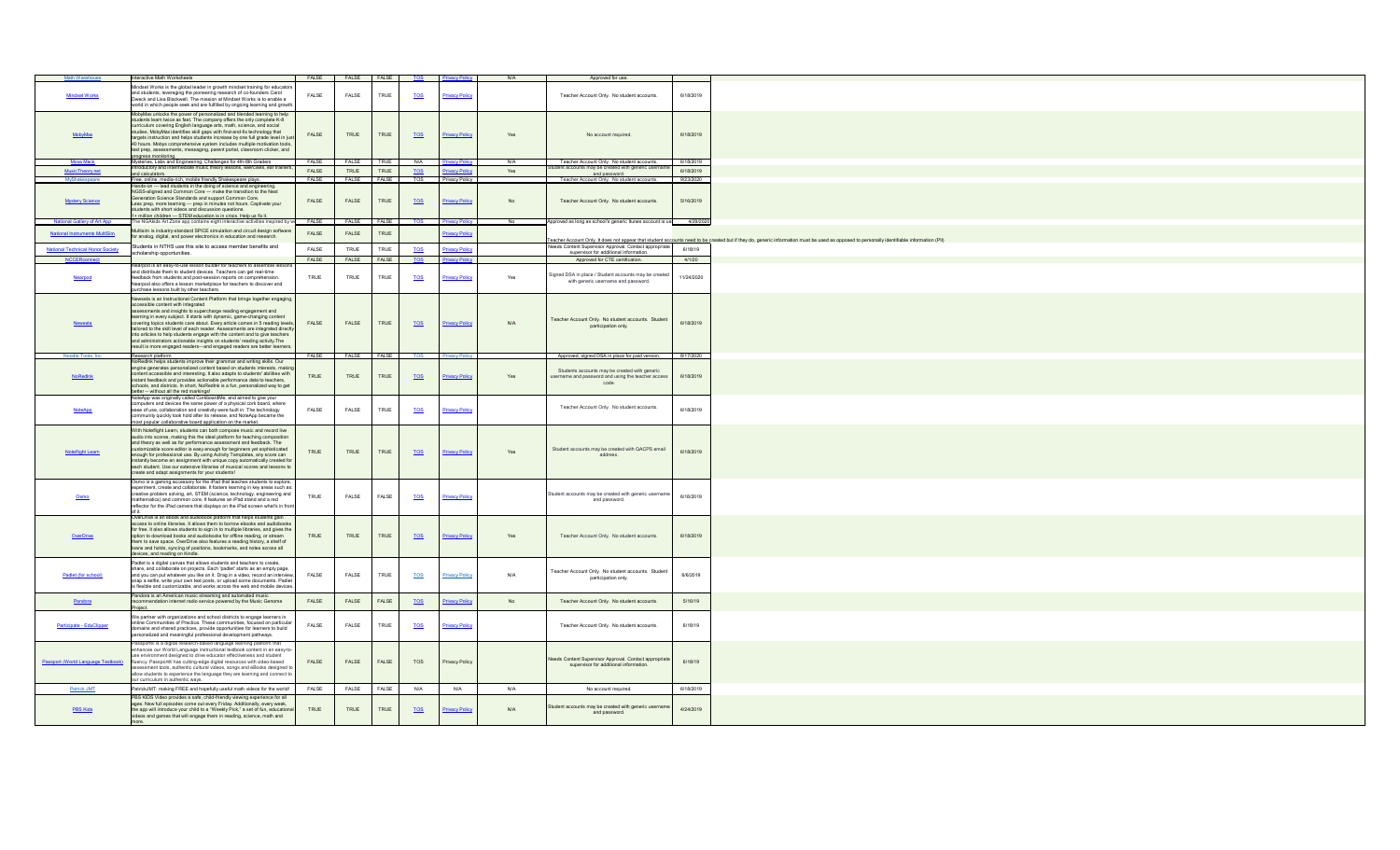| <b>PBS Learning Media</b>              | PBS Learning Media offers teachers more than 100,000 videos, images,<br>interactives, lesson plans and articles drawn from critically acclaimed PBS<br>programs such as Nova, Frontline, American Experience, and Sid the<br>Science Kid, and from expert content contributors like The National<br>Archives and NASA. Each resource showcases the subject, grade level and<br>alignment to national and Common Core standards, and is presented within<br>the hierarchies of commonly taught topical areas for easy browsing. It also<br>features productivity tools including Lesson Builder, Storyboard, and Quiz<br>Maker to create personalized, interactive activities for use inside the<br>classroom or as homework assignments. PBS LearningMedia offers regular<br>webinars, trainings, and in-person events for educators looking for more<br>professional development.                                                 | <b>FALSE</b>                 | <b>FALSE</b>                 | <b>TRUE</b>                  | <b>TOS</b>               | <b>Privacy Policy</b>                          | N/A        | Teacher Account Only. No student accounts. Student<br>participation only.                                                                                                                                                                                                                                                                                                                                                                                                                                                                                                                                                                                                                                                                                                                                                                                   | 6/21/2019  |                                                                                                                                                            |
|----------------------------------------|------------------------------------------------------------------------------------------------------------------------------------------------------------------------------------------------------------------------------------------------------------------------------------------------------------------------------------------------------------------------------------------------------------------------------------------------------------------------------------------------------------------------------------------------------------------------------------------------------------------------------------------------------------------------------------------------------------------------------------------------------------------------------------------------------------------------------------------------------------------------------------------------------------------------------------|------------------------------|------------------------------|------------------------------|--------------------------|------------------------------------------------|------------|-------------------------------------------------------------------------------------------------------------------------------------------------------------------------------------------------------------------------------------------------------------------------------------------------------------------------------------------------------------------------------------------------------------------------------------------------------------------------------------------------------------------------------------------------------------------------------------------------------------------------------------------------------------------------------------------------------------------------------------------------------------------------------------------------------------------------------------------------------------|------------|------------------------------------------------------------------------------------------------------------------------------------------------------------|
| <b>Pear Deck for Google Slides</b>     | Imagine if you could engage every student in your class, every day. What if<br>you could instantly see who's confused and who's ready for more? That's<br>the power of Pear Deck. And now, with the Pear Deck for Google Slides<br>Add-on, you can add the magic of formative assessments and interactive<br>questions to your presentations right from Google Slides.                                                                                                                                                                                                                                                                                                                                                                                                                                                                                                                                                             | <b>TRUE</b>                  | <b>TRUE</b>                  | <b>TRUE</b>                  | <b>TOS</b>               | <b>Privacy Policy</b>                          | N/A        | Signed DSA in place                                                                                                                                                                                                                                                                                                                                                                                                                                                                                                                                                                                                                                                                                                                                                                                                                                         | 4/30/2021  |                                                                                                                                                            |
| PhET                                   | Free interactive stimulations for math and science                                                                                                                                                                                                                                                                                                                                                                                                                                                                                                                                                                                                                                                                                                                                                                                                                                                                                 | <b>FALSE</b>                 | <b>FALSE</b>                 | <b>FALSE</b>                 |                          | <b>Privacy Policy</b>                          |            | Approved for teacher use only- no student accounts may<br>be created                                                                                                                                                                                                                                                                                                                                                                                                                                                                                                                                                                                                                                                                                                                                                                                        | 9/22/2020  |                                                                                                                                                            |
| <b>Physics Classroom</b>               | A set of instructional pages written in an easy-to-understand language and<br>complemented by graphics and check your understanding sections.                                                                                                                                                                                                                                                                                                                                                                                                                                                                                                                                                                                                                                                                                                                                                                                      | <b>FALSE</b>                 | <b>FALSE</b>                 | <b>TRUE</b>                  | <b>TOS</b>               | <b>Privacy Policy</b>                          |            | Approved for teacher use only- no student accounts may<br>be created                                                                                                                                                                                                                                                                                                                                                                                                                                                                                                                                                                                                                                                                                                                                                                                        | 10/29/2021 |                                                                                                                                                            |
| <b>Pick Up Patrol</b>                  | Automated dismissal process                                                                                                                                                                                                                                                                                                                                                                                                                                                                                                                                                                                                                                                                                                                                                                                                                                                                                                        | <b>FALSE</b>                 | <b>FALSE</b>                 | <b>FALSE</b>                 | <b>TOS</b>               | <b>Privacy Policy</b>                          | N/A        | Approved- we have a signed DSA in place for paid<br>version.                                                                                                                                                                                                                                                                                                                                                                                                                                                                                                                                                                                                                                                                                                                                                                                                | 8/27/2019  |                                                                                                                                                            |
| <b>Vernier Pivot Interactive</b>       | For instructors looking for remote learning options for science, Pivot<br>Interactives is an excellent solution. This online environment has a<br>comprehensive video library with hundreds of real experiments that offers<br>actual data—not simulations. Students make measurements and analyze<br>their data directly within the Pivot Interactives online environment, making it<br>perfect for engaging students in science as they learn remotely.                                                                                                                                                                                                                                                                                                                                                                                                                                                                          | <b>FALSE</b>                 | <b>TRUE</b>                  | <b>TRUE</b>                  |                          |                                                |            | Approved- we have a signed DSA in place for paid<br>version.                                                                                                                                                                                                                                                                                                                                                                                                                                                                                                                                                                                                                                                                                                                                                                                                | 9/28/2021  |                                                                                                                                                            |
| <b>Plickers</b>                        | Plickers lets teachers collect real-time formative assessment data without<br>the need for student devices. Each student is given a card (a "paper<br>clicker"), and the teacher can use his iPhone/iPad to scan them to do<br>instant checks-for-understanding, exit tickets, and impromptu polls. Data is<br>automatically saved, student-by-student, at plickers.com.                                                                                                                                                                                                                                                                                                                                                                                                                                                                                                                                                           | <b>FALSE</b>                 | <b>FALSE</b>                 | <b>TRUE</b>                  | <b>TOS</b>               | <b>Privacy Policy</b>                          | N/A        | Teacher Account Only. No student accounts. Student<br>participation only.                                                                                                                                                                                                                                                                                                                                                                                                                                                                                                                                                                                                                                                                                                                                                                                   | 1/7/2019   |                                                                                                                                                            |
| Polyup                                 | is a free and open computational thinking playground where students can ex                                                                                                                                                                                                                                                                                                                                                                                                                                                                                                                                                                                                                                                                                                                                                                                                                                                         | <b>FALSE</b>                 | <b>FALSE</b>                 | <b>FALSE</b>                 | <b>TOS</b>               | <b>Privacy Policy</b>                          | n/a        | Teacher use only No student use because site contains<br>communication tools:<br>We may provide various open communication tools on<br>our website, such as blog comments, blog posts, public<br>chat, forums, message boards, newsgroups, product<br>ratings and reviews, various social media services, etc.<br>You understand that generally we do not pre-screen or<br>monitor the content posted by users of these various<br>communication tools, which means that if you choose to<br>use these tools to submit any type of content to our<br>website, then it is your personal responsibility to use<br>these tools in a responsible and ethical manner. By<br>posting information or otherwise using any open<br>communication tools as mentioned, you agree that you<br>will not upload, post, share or otherwise distribute any<br>content that: | 3/26/2020  |                                                                                                                                                            |
| Prezi                                  | Prezi is a tool for building "zooming" presentations as an alternative to<br>traditional slide-based presentations. Prezi's format makes lessons more                                                                                                                                                                                                                                                                                                                                                                                                                                                                                                                                                                                                                                                                                                                                                                              | <b>FALSE</b>                 | <b>FALSE</b>                 | <b>TRUE</b>                  | <b>TOS</b>               | <b>Privacy Policy</b>                          | N/A        | Teacher Account Only. No student accounts.                                                                                                                                                                                                                                                                                                                                                                                                                                                                                                                                                                                                                                                                                                                                                                                                                  | 1/7/2019   |                                                                                                                                                            |
| PSI                                    | engaging, memorable, and fun.<br>Students in Cosmetology use this site to register for the certification<br>exam.                                                                                                                                                                                                                                                                                                                                                                                                                                                                                                                                                                                                                                                                                                                                                                                                                  | <b>FALSE</b>                 | <b>TRUE</b>                  | <b>TRUE</b>                  | <b>TOS</b>               | <b>Privacy Policy</b>                          |            | Needs Content Supervisor Approval. Contact appropriate<br>supervisor for additional information.                                                                                                                                                                                                                                                                                                                                                                                                                                                                                                                                                                                                                                                                                                                                                            | 6/18/19    |                                                                                                                                                            |
| Quaver                                 | World Class resources for Music Teachers                                                                                                                                                                                                                                                                                                                                                                                                                                                                                                                                                                                                                                                                                                                                                                                                                                                                                           | <b>FALSE</b>                 | <b>FALSE</b>                 | <b>FALSE</b>                 | <b>TOS</b>               | <b>Privacy Policy</b>                          |            | Approved for use, Signed DSA in place                                                                                                                                                                                                                                                                                                                                                                                                                                                                                                                                                                                                                                                                                                                                                                                                                       | 4/27/20    |                                                                                                                                                            |
| <b>Quill</b>                           | Quill provides free writing and grammar activities for elementary,<br>middle, and high school students.                                                                                                                                                                                                                                                                                                                                                                                                                                                                                                                                                                                                                                                                                                                                                                                                                            | <b>TRUE</b>                  | <b>TRUE</b>                  | <b>TRUE</b>                  | <b>TOS</b>               | <b>Privacy Policy</b>                          | <b>YES</b> |                                                                                                                                                                                                                                                                                                                                                                                                                                                                                                                                                                                                                                                                                                                                                                                                                                                             |            | The use of the site is approved for teacher accounts only. Student accounts are only permitted if a signed permission slip is received from parents/guardi |
| <b>Quizizz</b>                         | Quizizz allows you to create fun, realtime formative assessments to assess<br>student understanding and keep kids engaged. Teachers can start a "Live"<br>game in class, or assign a quiz for homework. Teachers can make their<br>own quiz or find and adapt quizzes from other teachers, and can turn the<br>quiz into a game by adding a leaderboard, themes, music, and memes.                                                                                                                                                                                                                                                                                                                                                                                                                                                                                                                                                 | <b>FALSE</b>                 | <b>FALSE</b>                 | <b>TRUE</b>                  | <b>TOS</b>               | <b>Privacy Policy</b>                          | N/A        | Students accounts may be created with generic<br>username and password and using the teacher access<br>code.                                                                                                                                                                                                                                                                                                                                                                                                                                                                                                                                                                                                                                                                                                                                                | 4/24/19    |                                                                                                                                                            |
| <b>Quizlet</b>                         | Quizlet allows students and teachers to create their own flashcards or<br>choose from sets created by other Quizlet users on a variety of subjects. If<br>students are studying for an upcoming midterm or test, or just need<br>homework help, Quizlet's tools can help set them up for success.                                                                                                                                                                                                                                                                                                                                                                                                                                                                                                                                                                                                                                  | FALSE                        | <b>FALSE</b>                 | <b>TRUE</b>                  | <u>TOS</u>               | <b>Privacy Policy</b>                          | N/A        | Teacher Account Only. No student accounts. Student<br>participation only.                                                                                                                                                                                                                                                                                                                                                                                                                                                                                                                                                                                                                                                                                                                                                                                   | 1/7/2019   |                                                                                                                                                            |
| Read&Write                             | Literacy support tool that offers help with everyday tasks like reading text out<br>Learning A-Z and other associated apps (writing, science, etc.) offers over                                                                                                                                                                                                                                                                                                                                                                                                                                                                                                                                                                                                                                                                                                                                                                    | <b>TRUE</b>                  | <b>TRUE</b>                  | <b>TRUE</b>                  | <b>TOS</b>               | <b>Privacy Policy</b>                          |            | Basic, free version available for all students.                                                                                                                                                                                                                                                                                                                                                                                                                                                                                                                                                                                                                                                                                                                                                                                                             | 10/29/2021 |                                                                                                                                                            |
| <b>Reading A-Z</b>                     | 400 leveled eBooks that students can listen to, read, and even record<br>themselves reading. Every leveled eBook has a corresponding quiz to test<br>reading comprehension, and books span a variety of subjects, including<br>Spanish-language books and poetry.                                                                                                                                                                                                                                                                                                                                                                                                                                                                                                                                                                                                                                                                  | <b>FALSE</b>                 | <b>FALSE</b>                 | <b>TRUE</b>                  | <b>TOS</b>               | <b>Privacy Policy</b>                          |            | Teacher Account Only. No student accounts. Student<br>participation only.                                                                                                                                                                                                                                                                                                                                                                                                                                                                                                                                                                                                                                                                                                                                                                                   | 1/7/2019   |                                                                                                                                                            |
| <b>Read Theory</b><br><b>Readworks</b> | ReadWorks offers a library of nonfiction and literary articles, carefully<br>curated to support reading comprehension among K-8 students. Its<br>StepReads features a less complex version of their nonfiction and literary<br>articles. Its Article-A-Day, which is a 10-15 minute daily reading routine<br>helps build students' background knowledge, vocabulary, and reading<br>stamina. ReadWorks features a standards aligned and cognitive science<br>based question sets -- multiple choice, written response, image-based,<br>paired text and more, as well as different grading tools like automatic<br>grading for multiple choice answers, teacher-grading tool for written<br>response answers, and teacher tool for providing feedback to students. It<br>also features vocabulary, paired texts, ELL support, audio version, printing<br>option, highlighting and annotation tools for students, and easy browsing. | <b>FALSE</b><br><b>FALSE</b> | <b>FALSE</b><br><b>FALSE</b> | <b>FALSE</b><br><b>FALSE</b> | <b>TOS</b><br><b>TOS</b> | <b>Privacy Policy</b><br><b>Privacy Policy</b> |            | Approved with permission slips<br>Students accounts may be created with generic<br>username and password and using the teacher access<br>code.                                                                                                                                                                                                                                                                                                                                                                                                                                                                                                                                                                                                                                                                                                              |            |                                                                                                                                                            |
| Ready4K                                | Evidence-based family engagement curriculum delivered via text messages.                                                                                                                                                                                                                                                                                                                                                                                                                                                                                                                                                                                                                                                                                                                                                                                                                                                           | <b>TRUE</b>                  | <b>TRUE</b>                  | <b>FALSE</b>                 | <b>TOS</b>               | <b>Privacy Policy</b>                          | Yes        | Approved for use parent permission slip.                                                                                                                                                                                                                                                                                                                                                                                                                                                                                                                                                                                                                                                                                                                                                                                                                    | 11/15/21   |                                                                                                                                                            |
| <b>Reflex Math</b>                     | Adaptive and individualized, Reflex is the most effective system for<br>mastering basic facts in addition, subtraction, multiplication and division for                                                                                                                                                                                                                                                                                                                                                                                                                                                                                                                                                                                                                                                                                                                                                                            | <b>FALSE</b>                 | <b>FALSE</b>                 | <b>FALSE</b>                 | <b>TOS</b>               | <b>Privacy Policy</b>                          |            | Approved for use- we have a signed DSA with Explore<br>Learning                                                                                                                                                                                                                                                                                                                                                                                                                                                                                                                                                                                                                                                                                                                                                                                             | 3/7/2022   |                                                                                                                                                            |
| <b>Rosen Digital</b>                   | $q$ rades $2+$ .                                                                                                                                                                                                                                                                                                                                                                                                                                                                                                                                                                                                                                                                                                                                                                                                                                                                                                                   | <b>FALSE</b>                 | <b>FALSE</b>                 | <b>FALSE</b>                 | <b>TOS</b>               | <b>Privacy Policy</b>                          |            | Signed DSA in place for paid version.                                                                                                                                                                                                                                                                                                                                                                                                                                                                                                                                                                                                                                                                                                                                                                                                                       | 8/26/2020  |                                                                                                                                                            |
| <b>Scholastic News</b>                 | Scholastic News Online. Scholastic News Online is a free resource with<br>breaking news and highlights from the print magazine. Available for grades<br>1-6, Scholastic News magazine brings high-interest current events and<br>nonfiction to millions of classrooms each week.                                                                                                                                                                                                                                                                                                                                                                                                                                                                                                                                                                                                                                                   | <b>FALSE</b>                 | <b>FALSE</b>                 | <b>TRUE</b>                  | <b>TOS</b>               | <b>Privacy Policy</b>                          | N/A        | Teacher Account Only. No student accounts with the<br>exception of Matapeake Elementary School who has a<br>contract and a data sharing agreement.                                                                                                                                                                                                                                                                                                                                                                                                                                                                                                                                                                                                                                                                                                          | 4/24/2019  |                                                                                                                                                            |
| <b>Scholastic Teaching Remotely</b>    | Day by day projects to keep kids reading, thinking, and growing.<br>Screencast.com is a TechSmith solution for business and academic                                                                                                                                                                                                                                                                                                                                                                                                                                                                                                                                                                                                                                                                                                                                                                                               | <b>FALSE</b>                 | <b>FALSE</b>                 | <b>FALSE</b>                 | <b>TOS</b>               | <b>Privacy Policy</b>                          | N/A        | Approved for use- no account necessary                                                                                                                                                                                                                                                                                                                                                                                                                                                                                                                                                                                                                                                                                                                                                                                                                      | 3/267/20   |                                                                                                                                                            |
| Screencastify                          | professionals looking to manage and share videos, images, documents, or<br>anything else online. Screencast.com's high-quality content-hosting gives<br>you complete control over how, when and to whom your content is<br>distributed.                                                                                                                                                                                                                                                                                                                                                                                                                                                                                                                                                                                                                                                                                            | <b>TRUE</b>                  | <b>TRUE</b>                  | <b>TRUE</b>                  | <b>TOS</b>               | <b>Privacy Policy</b>                          | N/A        | Student accounts may be created with QACPS email<br>address and using the teacher access code.                                                                                                                                                                                                                                                                                                                                                                                                                                                                                                                                                                                                                                                                                                                                                              | 4/24/19    |                                                                                                                                                            |

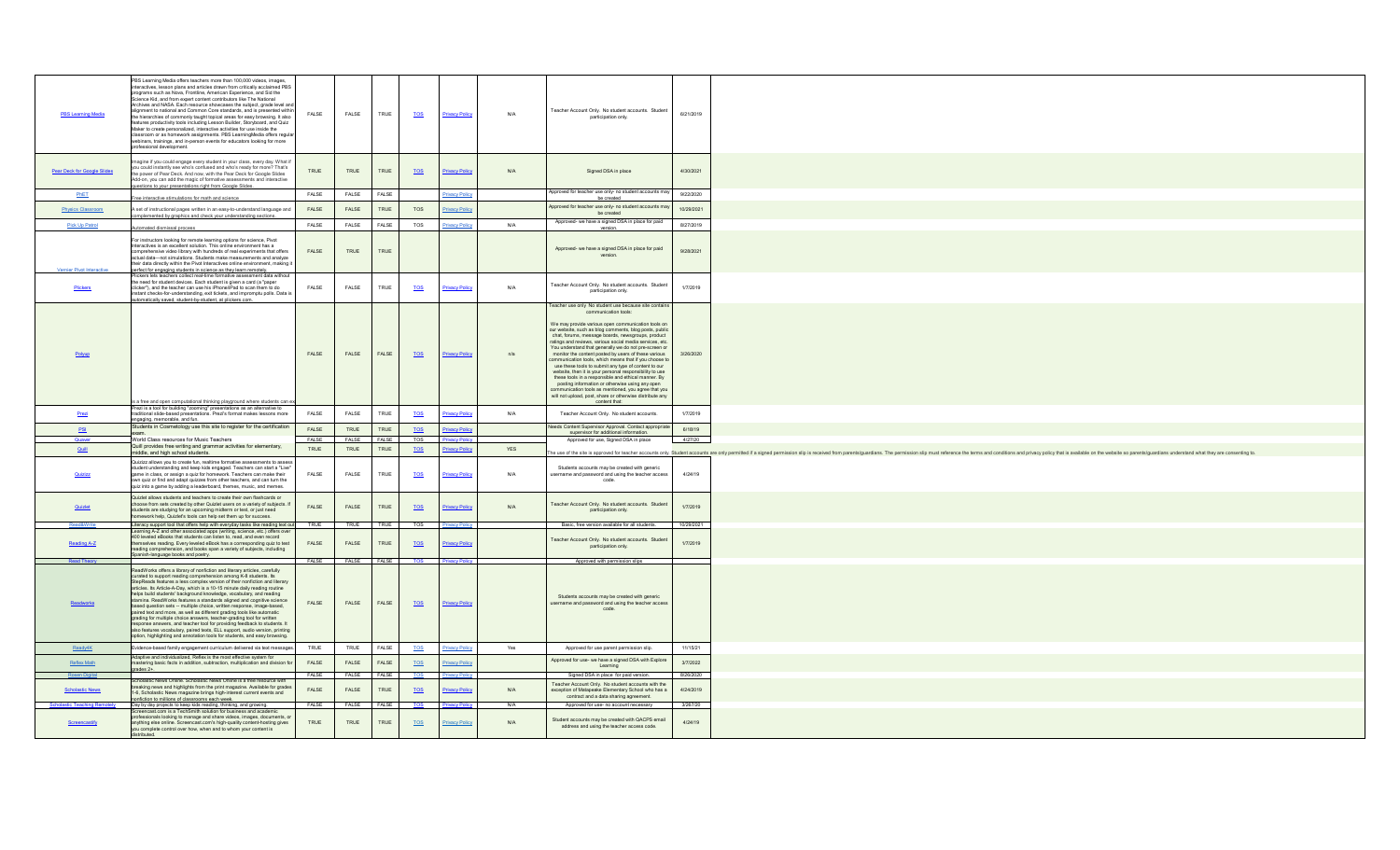



| <b>Seesaw</b>                         | Seesaw is a digital portfolio that empowers students to independently<br>document and showcase their learning. For students, Seesaw helps them<br>see their own growth and provides an audience for their work - whether that<br>be peers, parents, or the world at large. For parents, Seesaw gives an<br>immediate, personalized window into their childs day so they can support<br>learning at home. For teachers, Seesaw saves time on organization and<br>communication, makes formative assessment easy, and provides a safe<br>place to teach digital citizenship skills.                                                                                 | <b>FALSE</b>                | <b>TRUE</b>                 | <b>TRUE</b>                 | <b>TOS</b>               | <b>Privacy Policy</b>                          | N/A              | Students accounts may be created with generic<br>username and password and using the teacher access<br>code.                                                                                                                                                                                                                                                                                                                                                                                                                                                                                                                                                                                                                                                                                                                            | 6/18/19                 |                                                                                                                                                            |
|---------------------------------------|-------------------------------------------------------------------------------------------------------------------------------------------------------------------------------------------------------------------------------------------------------------------------------------------------------------------------------------------------------------------------------------------------------------------------------------------------------------------------------------------------------------------------------------------------------------------------------------------------------------------------------------------------------------------|-----------------------------|-----------------------------|-----------------------------|--------------------------|------------------------------------------------|------------------|-----------------------------------------------------------------------------------------------------------------------------------------------------------------------------------------------------------------------------------------------------------------------------------------------------------------------------------------------------------------------------------------------------------------------------------------------------------------------------------------------------------------------------------------------------------------------------------------------------------------------------------------------------------------------------------------------------------------------------------------------------------------------------------------------------------------------------------------|-------------------------|------------------------------------------------------------------------------------------------------------------------------------------------------------|
| <b>Senor Wooly</b>                    | Simple Spanish for an older audience. Your students may be beginners at<br>Spanish, but that doesn't mean they need materials written for pre-<br>schoolers.<br>Señor Wooly understands the need for simple Spanish written for an older<br>laudience.                                                                                                                                                                                                                                                                                                                                                                                                            | <b>FALSE</b>                | <b>FALSE</b>                | <b>FALSE</b>                | <b>TOS</b>               | <b>Privacy Policy</b>                          |                  | Teacher Account Only. No student accounts. Student<br>participation only.                                                                                                                                                                                                                                                                                                                                                                                                                                                                                                                                                                                                                                                                                                                                                               |                         |                                                                                                                                                            |
| <b>Sight Reading Factory</b>          | SightReadingFactory.com makes practicing the important skill of sight<br>reading easy, effective and fun! This cloud-based service allows you to<br>customize and generate unlimited sight reading examples instantly, on-<br>demand for music educators, students and hobbyists of all ages and<br>labilities.                                                                                                                                                                                                                                                                                                                                                   | <b>FALSE</b>                | <b>FALSE</b>                | <b>TRUE</b>                 | <b>TOS</b>               | <b>Privacy Policy</b>                          |                  | Students accounts may be created with generic<br>username and password and using the teacher access<br>code.                                                                                                                                                                                                                                                                                                                                                                                                                                                                                                                                                                                                                                                                                                                            | 5/16/2019               |                                                                                                                                                            |
| Sketchpad                             | Free, online drawing application<br>3D Software that makes 3D modeling for everyone, with a simple to learn                                                                                                                                                                                                                                                                                                                                                                                                                                                                                                                                                       | <b>TRUE</b><br><b>FALSE</b> | <b>TRUE</b><br><b>FALSE</b> | <b>TRUE</b><br><b>FALSE</b> | <b>TOS</b>               | <b>Privacy Policy</b>                          | Yes for under 18 | Approved as long as parent permission is obtained for use                                                                                                                                                                                                                                                                                                                                                                                                                                                                                                                                                                                                                                                                                                                                                                               | 4/29/2020<br>11/29/2021 |                                                                                                                                                            |
| <b>SketchUp</b><br><b>Smart Music</b> | vet robust toolset.<br>Music learning software for educators and students. Make practicing and<br>tracking student progress easy and fun.                                                                                                                                                                                                                                                                                                                                                                                                                                                                                                                         | <b>FALSE</b>                | <b>FALSE</b>                | <b>TRUE</b>                 | <b>TOS</b><br><b>TOS</b> | <b>Privacy Policy</b><br><b>Privacy Policy</b> |                  | Approved<br>The site is permitted for teacher use only (teacher<br>account only) with the following requirements:<br>1. Student accounts cannot be created<br>2. Any identifiable student information cannot be input or<br>shared with the system within the teacher account<br>3. Student performances or pieces cannot be posted<br>publicly because the terms of service state, "You hereby<br>grant MakeMusic a perpetual, unrestricted, worldwide,<br>royalty-free, irrevocable license a perpetual, unrestricted,<br>world-wide, royalty-free, irrevocable license to use,<br>reproduce, display, perform, modify, create derivative or<br>collective works, transmit and distribute your Postings<br>and Messages, and agree that MakeMusic is free to use<br>such Postings and Messages for any purpose and in any<br>medium." |                         |                                                                                                                                                            |
| <b>Socrative</b>                      | Socrative is your classroom app for fun, effective classroom engagement.<br>Quickly assess students with prepared activities or on-the-fly questions to<br>get immediate insight into student understanding. Then use auto-populated<br>results to determine the best instructional approach to most effectively drive<br>learning.                                                                                                                                                                                                                                                                                                                               | <b>FALSE</b>                | <b>FALSE</b>                | <b>TRUE</b>                 | <u>TOS</u>               | <b>Privacy Policy</b>                          |                  | Students accounts may be created with generic<br>username and password and using the teacher access<br>code.                                                                                                                                                                                                                                                                                                                                                                                                                                                                                                                                                                                                                                                                                                                            | 5/16/2019               |                                                                                                                                                            |
| <b>Splash Learn</b>                   | Personalized learning path fit for catching up, enrichment or regular<br>Ipractice.                                                                                                                                                                                                                                                                                                                                                                                                                                                                                                                                                                               | <b>FALSE</b>                | <b>FALSE</b>                | <b>TRUE</b>                 | <b>TOS</b>               | <b>Privacy Policy</b>                          | Yes              |                                                                                                                                                                                                                                                                                                                                                                                                                                                                                                                                                                                                                                                                                                                                                                                                                                         |                         | The use of the site is approved for teacher accounts only. Student accounts are only permitted if a signed permission slip is received from parents/guardi |
| <b>Spelling City</b>                  | Spelling city is a tool to empower your teachers to drive effective vocabulary                                                                                                                                                                                                                                                                                                                                                                                                                                                                                                                                                                                    | <b>TRUE</b>                 | <b>FALSE</b>                | <b>FALSE</b>                | <b>TOS</b>               | <b>Privacy Policy</b>                          |                  | Approved for use with permission slips                                                                                                                                                                                                                                                                                                                                                                                                                                                                                                                                                                                                                                                                                                                                                                                                  |                         |                                                                                                                                                            |
| Starfall                              | StarFall offers early childhood education for phonics, reading, and<br>mathematics. StarFall combines animated songs, reading and mathmatics<br>activities, and other interactive audiovisuals for young students.                                                                                                                                                                                                                                                                                                                                                                                                                                                | <b>FALSE</b>                | <b>FALSE</b>                | <b>TRUE</b>                 | <u>TOS</u>               | <b>Privacy Policy</b>                          |                  | No account required.                                                                                                                                                                                                                                                                                                                                                                                                                                                                                                                                                                                                                                                                                                                                                                                                                    |                         |                                                                                                                                                            |
| <b>Stats Medic</b>                    | Helps math teachers bring statistics to life.                                                                                                                                                                                                                                                                                                                                                                                                                                                                                                                                                                                                                     | <b>FALSE</b>                | <b>FALSE</b>                | <b>TRUE</b>                 | <b>TOS</b>               | <b>Privacy Policy</b>                          | Yes              | Student accounts with parent permission only if a contract                                                                                                                                                                                                                                                                                                                                                                                                                                                                                                                                                                                                                                                                                                                                                                              | 3/27/20                 |                                                                                                                                                            |
| Storybird                             | Storybird lets anyone make visual stories in seconds. We curate artwork<br>from illustrators around the world and inspire writers of any age to turn<br>those images into original stories. It's a simple idea that has attracted<br>millions of writers, readers, and artists to our platform. Families and friends,<br>teachers and students, and amateurs and professionals have created more<br>than 30 million stories—making Storybird one of the world's largest<br>storytelling communities.                                                                                                                                                              | <b>FALSE</b>                | <b>FALSE</b>                | <b>TRUE</b>                 | <b>TOS</b>               | <b>Privacy Policy</b>                          | Yes              | Teacher Account Only. No student accounts.                                                                                                                                                                                                                                                                                                                                                                                                                                                                                                                                                                                                                                                                                                                                                                                              | 5/16/2019               |                                                                                                                                                            |
| <b>Storyboard That</b>                | Storyboard That helps to engage students with digital storytelling. It features<br>an intuitive drag and drop interface, flexible layouts, and an extensive image<br>library with posable characters and scenes, millions of creative commons<br>photos or upload their own, and customizable smart scenes. It also features<br>an online comic maker which allows students to create their own comic to<br>show they understand a process or concept. Storyboard That also provides<br>teacher guides, resources and lesson plans for all subjects and all levels<br>that are Common Core aligned.                                                               | <b>FALSE</b>                | <b>FALSE</b>                | <b>TRUE</b>                 | <b>TOS</b>               | <b>Privacy Policy</b>                          | <b>NA</b>        | Teacher Account Only. No student accounts. Student<br>participation only.                                                                                                                                                                                                                                                                                                                                                                                                                                                                                                                                                                                                                                                                                                                                                               | 4/24/19                 |                                                                                                                                                            |
| <b>StoryWorks Jr</b>                  | Our authentic texts help students in key reading, writing, speaking and<br>listening, and language domains. We provide essential practice in skills<br>such as close reading and critical thinking, main idea, cause/effect, text<br>evidence, compare/contrast, making inferences, and paragraph writing.                                                                                                                                                                                                                                                                                                                                                        | <b>FALSE</b>                | <b>FALSE</b>                | <b>TRUE</b>                 | <u>TOS</u>               | <b>Privacy Policy</b>                          |                  | Teacher Account Only. No student accounts. Student<br>participation only.                                                                                                                                                                                                                                                                                                                                                                                                                                                                                                                                                                                                                                                                                                                                                               | 6/21/2019               |                                                                                                                                                            |
| Study.com                             | Online platform that makes education affordable, effective and engaging<br>with short, fun video lessons created by qualified instructors.                                                                                                                                                                                                                                                                                                                                                                                                                                                                                                                        | <b>FALSE</b>                | <b>FALSE</b>                | <b>FALSE</b>                | <b>TOS</b>               | <b>Privacy Policy</b>                          |                  | Teacher use only and teacher account may be created.<br>Students accounts cannot be created nor can student<br>information be inputted by the teacher.                                                                                                                                                                                                                                                                                                                                                                                                                                                                                                                                                                                                                                                                                  |                         |                                                                                                                                                            |
| <b>StudyStack</b>                     | An online flash card creator and activity-based study tool that relies on user-<br>created content.                                                                                                                                                                                                                                                                                                                                                                                                                                                                                                                                                               | <b>FALSE</b>                | <b>FALSE</b>                | <b>TRUE</b>                 | <b>TOS</b>               | <b>Privacy Policy</b>                          | N/A              | Free version approved for teachers - students don't need<br>accounts- website will read the flashcards aloud but<br>nothis else is accessible, students who require a screen<br>reader should not use this product.                                                                                                                                                                                                                                                                                                                                                                                                                                                                                                                                                                                                                     | 2/7/2022                |                                                                                                                                                            |
| <b>Swank Motion Pictures</b>          | Classroom observations have progressed substantially in the last 10 years                                                                                                                                                                                                                                                                                                                                                                                                                                                                                                                                                                                         | <b>FALSE</b>                | <b>FALSE</b>                | <b>FALSE</b>                |                          | <b>Privacy Policy</b>                          |                  | Approved for KIHS Use only, Sigend DSA in place                                                                                                                                                                                                                                                                                                                                                                                                                                                                                                                                                                                                                                                                                                                                                                                         | 8/24/2020               |                                                                                                                                                            |
| <b>Swivl</b>                          | The movement to use video technology to make observations more frequent<br>and connect them to teacher collaboration networks is extremely positive.<br>But while schools have found value, many are still struggling with<br>maintaining momentum of their programs.                                                                                                                                                                                                                                                                                                                                                                                             | <b>FALSE</b>                | <b>FALSE</b>                | <b>TRUE</b>                 | <b>TOS</b>               | <b>Privacy Policy</b>                          | N/A              | Teacher Account Only. No student accounts. Student<br>participation only.                                                                                                                                                                                                                                                                                                                                                                                                                                                                                                                                                                                                                                                                                                                                                               | 5/16/2019               |                                                                                                                                                            |
| <b>Teach Your Monster to Read</b>     | For young children in the first stages of learning to read; both those who are<br>on track and those who need extra support and motivation.                                                                                                                                                                                                                                                                                                                                                                                                                                                                                                                       | <b>FALSE</b>                | <b>FALSE</b>                | <b>TRUE</b>                 | $\underline{TOS}$        | <b>Privacy Policy</b>                          | Yes              | Teacher Account Only. No student accounts.                                                                                                                                                                                                                                                                                                                                                                                                                                                                                                                                                                                                                                                                                                                                                                                              | 6/21/2019               |                                                                                                                                                            |
| <b>Teen Health Matters</b>            | TeenHealth Matters is a reference website. It is a project of the Howard<br>County Health Department, designed to connect you, your friends, your<br>parents, your mentors and the people who care about you most to the<br>resources you need to stay safe, happy and healthy.                                                                                                                                                                                                                                                                                                                                                                                   | <b>FALSE</b>                | <b>TRUE</b>                 | <b>TRUE</b>                 | <b>TOS</b>               | <b>Privacy Policy</b>                          |                  | No account required.                                                                                                                                                                                                                                                                                                                                                                                                                                                                                                                                                                                                                                                                                                                                                                                                                    | 6/21/2019               |                                                                                                                                                            |
| <b>Teoria</b>                         | Music theory and ear training exercises.                                                                                                                                                                                                                                                                                                                                                                                                                                                                                                                                                                                                                          | <b>FALSE</b>                | <b>FALSE</b>                | <b>TRUE</b>                 | <b>TOS</b>               | <b>Privacy Policy</b>                          | N/A              | Approved as long as accounts are not created, there are s                                                                                                                                                                                                                                                                                                                                                                                                                                                                                                                                                                                                                                                                                                                                                                               | 3/31/2020               |                                                                                                                                                            |
| <b>The Economist</b>                  | <b>Online Newspaper</b>                                                                                                                                                                                                                                                                                                                                                                                                                                                                                                                                                                                                                                           | <b>FALSE</b>                | <b>FALSE</b>                | <b>TRUE</b>                 | <b>TOS</b>               | <b>Privacy Policy</b>                          |                  | Teacher Account Only. No student accounts. Student<br>participation only.                                                                                                                                                                                                                                                                                                                                                                                                                                                                                                                                                                                                                                                                                                                                                               | 6/18/2019               |                                                                                                                                                            |
| <b>TikaTok</b>                        | A digital classroom publishing studio for students to write and illustrate their                                                                                                                                                                                                                                                                                                                                                                                                                                                                                                                                                                                  | <b>TRUE</b>                 | <b>TRUE</b>                 | <b>TRUE</b>                 | <b>TOS</b>               | <b>Privacy Policy</b>                          | No               | Student accounts may be created with generic username                                                                                                                                                                                                                                                                                                                                                                                                                                                                                                                                                                                                                                                                                                                                                                                   | 6/18/2019               |                                                                                                                                                            |
| <b>TinkerCAD</b>                      | own digital and printed books.<br>TinkerCAD is a simple online 3D design and 3D printing app for any age<br>group. Students use shapes are to add or remove materials. They can use<br>existing shapes, create their own or import them. They can also use other<br>tools like the ruler to create extremely detailed models with the exact<br>dimensions. TinkerCAD also allows students to create 2D vector models,<br>then import and extrude them into 3D models. They can also import<br>external 3D files which become editable TinkerCAD shapes. Creations can<br>be printed on most 3D printers or exported to SVG which works great in<br>laser cutters. | <b>TRUE</b>                 | <b>TRUE</b>                 | <b>TRUE</b>                 | <u>TOS</u>               | <b>Privacy Policy</b>                          | Yes              | and password.<br>Teacher Account Only. No student accounts.                                                                                                                                                                                                                                                                                                                                                                                                                                                                                                                                                                                                                                                                                                                                                                             | 6/18/2019               |                                                                                                                                                            |
| <b>Tone Savvy</b>                     | Teach and learn music theory from anywhere.<br>Triventy is a platform which enables you to write, run and host live quizzes                                                                                                                                                                                                                                                                                                                                                                                                                                                                                                                                       |                             | <b>FALSE</b>                | <b>TRUE</b>                 | <b>TOS</b>               | <b>Privacy Policy</b>                          |                  | Teacher Account Only. No student accounts.                                                                                                                                                                                                                                                                                                                                                                                                                                                                                                                                                                                                                                                                                                                                                                                              |                         |                                                                                                                                                            |
| <b>Triventy</b>                       | and surveys in your classroom or at events. The players will participate in<br>the quiz using their smartphones - without any prior installation - while you<br>host the quiz from your laptop or smartphone.                                                                                                                                                                                                                                                                                                                                                                                                                                                     | FALSE                       | <b>FALSE</b>                | <b>TRUE</b>                 | <b>TOS</b>               | N/A                                            | <b>NA</b>        | Teacher Account Only. No student accounts. Student<br>participation only.                                                                                                                                                                                                                                                                                                                                                                                                                                                                                                                                                                                                                                                                                                                                                               | 5/16/2019               |                                                                                                                                                            |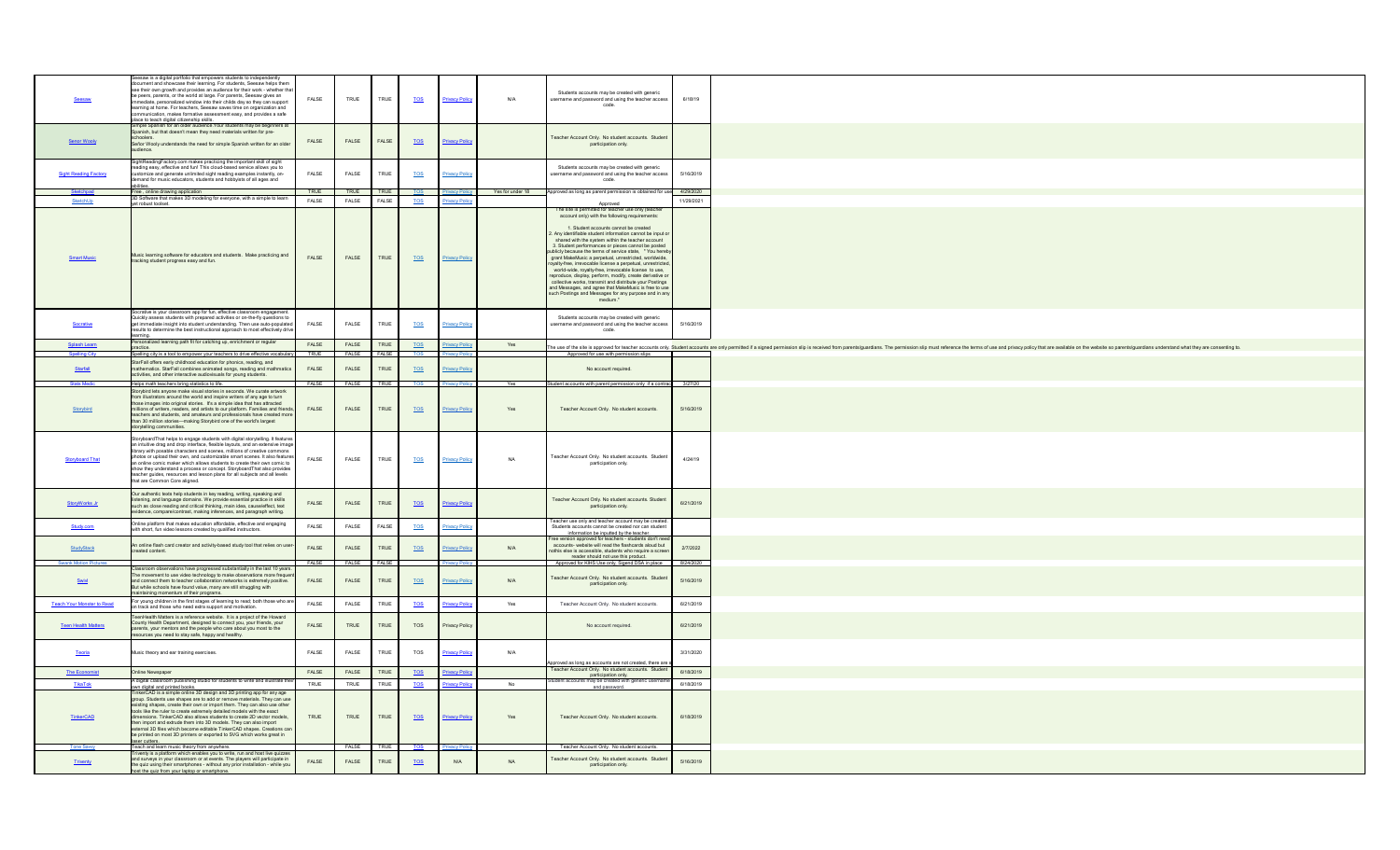| <b>TweenTribune</b>                          | TeenTribune, TweenTribune, TTEspañol and TTJunior (hereinafter<br>collectively referred to as "TTribune") is a free online educational service<br>offered by the Smithsonian for use by K-12 grade Teachers and students.<br>TTribune consists of daily news sites for kids, tweens, and teens, and<br>includes text, photos, graphics, and audio and/or video materials prepared<br>by the Smithsonian and others about current events, history, art, culture and<br>science. TTribune also includes lessons, instructional and assessment<br>tools, and opportunities for the registered users to communicate with other<br>participants. TTribune is a moderated comment sharing community where<br>registered Teachers can assign educational content (like news stories) to<br>students and the students using a screen name have the ability to create<br>$\overline{\phantom{a}}$ comments which, if approved by their Teacher, are then published either to $\overline{\phantom{a}}$<br>the other students within the Teacher's TTribune classroom page, or<br>publicly on TTribune. | <b>TRUE</b>                                                          | <b>TRUE</b>                  | <b>TRUE</b>                                                                                                                                                                                                                                                       | <b>TOS</b>               | <b>Privacy Policy</b>                          |             | This digital tool is a supplemental digital tool. Parents<br>have an opportunity to opt out.                                               |                        |                                                              |                                                           |                            |                            |  |
|----------------------------------------------|----------------------------------------------------------------------------------------------------------------------------------------------------------------------------------------------------------------------------------------------------------------------------------------------------------------------------------------------------------------------------------------------------------------------------------------------------------------------------------------------------------------------------------------------------------------------------------------------------------------------------------------------------------------------------------------------------------------------------------------------------------------------------------------------------------------------------------------------------------------------------------------------------------------------------------------------------------------------------------------------------------------------------------------------------------------------------------------------|----------------------------------------------------------------------|------------------------------|-------------------------------------------------------------------------------------------------------------------------------------------------------------------------------------------------------------------------------------------------------------------|--------------------------|------------------------------------------------|-------------|--------------------------------------------------------------------------------------------------------------------------------------------|------------------------|--------------------------------------------------------------|-----------------------------------------------------------|----------------------------|----------------------------|--|
| <u>Tynker</u>                                | Tynker is a complete learning system that teaches kids to code. Kids begin<br>$\vert$ experimenting with visual blocks, then progress to JavaScript and Python as $\vert$<br>they design games, build apps, and make incredible projects.                                                                                                                                                                                                                                                                                                                                                                                                                                                                                                                                                                                                                                                                                                                                                                                                                                                    | <b>TRUE</b>                                                          | TRUE                         | <b>TRUE</b>                                                                                                                                                                                                                                                       | <b>TOS</b>               | <b>Privacy Policy</b>                          | Yes         | Student accounts may be created with QACPS email<br>address.                                                                               | 6/18/2019              |                                                              |                                                           |                            |                            |  |
| typetasic                                    | Teach your student to type                                                                                                                                                                                                                                                                                                                                                                                                                                                                                                                                                                                                                                                                                                                                                                                                                                                                                                                                                                                                                                                                   | <b>FALSE</b>                                                         | <b>FALSE</b>                 | <b>TRUE</b>                                                                                                                                                                                                                                                       | <b>TOS</b>               | <b>Privacy Policy</b>                          |             | Teacher Account Only. No student accounts. Student<br>participation only.                                                                  | 6/21/2019              |                                                              |                                                           |                            |                            |  |
| Typing.com                                   | Free lessons on keyboarding, digital literacy and coding for all ages.                                                                                                                                                                                                                                                                                                                                                                                                                                                                                                                                                                                                                                                                                                                                                                                                                                                                                                                                                                                                                       | TRUE                                                                 | TRUE                         | <b>TRUE</b>                                                                                                                                                                                                                                                       | <b>TOS</b>               | <b>Privacy Policy</b>                          |             | Student accounts may be created with generic username<br>and password.                                                                     | 6/21/2019              |                                                              |                                                           |                            |                            |  |
| <b>VIA Strengths Survey</b>                  | The VIA Inventory of Strengths (VIA-IS), formerly known as the "Values in<br>Action Inventory," is a psychological assessment measure designed to<br>identify an individual's profile of character strengths.                                                                                                                                                                                                                                                                                                                                                                                                                                                                                                                                                                                                                                                                                                                                                                                                                                                                                | <b>FALSE</b>                                                         | <b>FALSE</b>                 | <b>TRUE</b>                                                                                                                                                                                                                                                       | <b>TOS</b>               | <b>Privacy Policy</b>                          |             | Teacher Account Only. No student accounts. Student<br>participation only.                                                                  | 6/21/19                |                                                              |                                                           |                            |                            |  |
| Weebly                                       | Weebly's free website builder makes it easy to create a website, blog, or<br>online store.                                                                                                                                                                                                                                                                                                                                                                                                                                                                                                                                                                                                                                                                                                                                                                                                                                                                                                                                                                                                   | TRUE                                                                 | TRUE                         | <b>TRUE</b>                                                                                                                                                                                                                                                       | TOS                      | <b>Privacy Policy</b>                          | Yes         | No account required.                                                                                                                       | 5/16/2019              |                                                              |                                                           |                            |                            |  |
| <b>Voice Recorder-online</b><br><u>Vooks</u> | rd your voice, cut and edit it, and save it as an MP3 file. The recorder                                                                                                                                                                                                                                                                                                                                                                                                                                                                                                                                                                                                                                                                                                                                                                                                                                                                                                                                                                                                                     | <b>TRUE</b><br>FALSE                                                 | <b>TRUE</b><br>FALSE         | <b>TRUE</b><br><b>TRUE</b>                                                                                                                                                                                                                                        | <b>TOS</b><br><b>TOS</b> | <b>Privacy Policy</b><br><b>Privacy Policy</b> | $N_{\odot}$ | Approved for use, does not require account creation.<br>Approved- Teacher account only<br>Student accounts may be created with QACPS email | 4/29/2020<br>4/29/2020 |                                                              |                                                           |                            |                            |  |
| <b>WeVideo</b>                               | Video editing platform. that allows teacher to create easy videos with<br>content, images, music, and narration.<br>An education platform that allows teachers to create quick, easy and fun                                                                                                                                                                                                                                                                                                                                                                                                                                                                                                                                                                                                                                                                                                                                                                                                                                                                                                 | <b>TRUE</b>                                                          | <b>TRUE</b>                  | <b>TRUE</b>                                                                                                                                                                                                                                                       | <b>TOS</b>               | <b>Privacy Policy</b>                          | No          | address. WeVideo is under a Data Sharing Agreement  <br>with QACPS.                                                                        | 6/3/2020               |                                                              |                                                           |                            |                            |  |
| Wizer.me                                     | digital worksheets, to share them with fellow teachers and to keep track of<br>student performance. In the classroom, teachers are more creative and<br>students are a lot more engaged.                                                                                                                                                                                                                                                                                                                                                                                                                                                                                                                                                                                                                                                                                                                                                                                                                                                                                                     | TRUE                                                                 | TRUE                         | <b>TRUE</b>                                                                                                                                                                                                                                                       | <b>TOS</b>               | <b>Privacy Policy</b>                          |             | Teacher Account Only. No student accounts. Student<br>participation only.                                                                  | 6/18/2019              |                                                              |                                                           |                            |                            |  |
| <b>WootMath</b>                              | Woot Math provides engaging, research-based tools to help teachers reach  <br>more students and help all students deeply understand mathematics.                                                                                                                                                                                                                                                                                                                                                                                                                                                                                                                                                                                                                                                                                                                                                                                                                                                                                                                                             | <b>TRUE</b>                                                          | <b>TRUE</b>                  | <b>TRUE</b>                                                                                                                                                                                                                                                       | <u>TOS</u>               | <b>Privacy Policy</b>                          | N/A         | Teacher Account Only. No student accounts. Student<br>participation only.                                                                  | 6/18/2019              |                                                              |                                                           |                            |                            |  |
| <b>World History Project</b>                 | XtraMath is a math facts fluency program that helps students master                                                                                                                                                                                                                                                                                                                                                                                                                                                                                                                                                                                                                                                                                                                                                                                                                                                                                                                                                                                                                          | FALSE                                                                | <b>FALSE</b>                 | TRUE I                                                                                                                                                                                                                                                            |                          | <b>TOS</b> Privacy Policy                      | N/A         | Approved for teacher accounts only.                                                                                                        | 1/16/2020              |                                                              |                                                           |                            |                            |  |
| <u>Xtra Math</u>                             | addition. subtraction, multiplaction, and divison facts. Student activities are<br>simple and straightforward, and parents and educators get progress reports<br>via email or an online dashboard.                                                                                                                                                                                                                                                                                                                                                                                                                                                                                                                                                                                                                                                                                                                                                                                                                                                                                           | <b>TRUE</b>                                                          | <b>TRUE</b>                  | <b>TRUE</b>                                                                                                                                                                                                                                                       | $\underline{\text{TOS}}$ | <b>Privacy Policy</b>                          | Yes         | Student accounts may be created with generic username I<br>and password.                                                                   | 6/18/2019              |                                                              |                                                           |                            |                            |  |
| Zipgrade<br><u>Zoom</u>                      |                                                                                                                                                                                                                                                                                                                                                                                                                                                                                                                                                                                                                                                                                                                                                                                                                                                                                                                                                                                                                                                                                              | FALSE                                                                | <b>FALSE</b><br><b>FALSE</b> | $\overline{TRUE}$<br><b>TRUE</b>                                                                                                                                                                                                                                  |                          | <b>Privacy Policy</b><br><b>Privacy Policy</b> | N/A<br>N/A  | Approved without the use of names and id#s<br>Approved for Staff use only                                                                  | 9/16/2019<br>3/27/20   |                                                              |                                                           |                            |                            |  |
|                                              |                                                                                                                                                                                                                                                                                                                                                                                                                                                                                                                                                                                                                                                                                                                                                                                                                                                                                                                                                                                                                                                                                              | FALSE<br>FALSE<br><b>FALSE</b>                                       |                              | FALSE FALSE                                                                                                                                                                                                                                                       |                          |                                                |             |                                                                                                                                            |                        |                                                              | and the first state                                       |                            |                            |  |
|                                              |                                                                                                                                                                                                                                                                                                                                                                                                                                                                                                                                                                                                                                                                                                                                                                                                                                                                                                                                                                                                                                                                                              | <b>FALSE</b>                                                         |                              |                                                                                                                                                                                                                                                                   |                          |                                                |             |                                                                                                                                            |                        | and the property of the                                      | and the property of the                                   |                            |                            |  |
|                                              |                                                                                                                                                                                                                                                                                                                                                                                                                                                                                                                                                                                                                                                                                                                                                                                                                                                                                                                                                                                                                                                                                              | <b>FALSE</b><br><b>FALSE</b>                                         |                              |                                                                                                                                                                                                                                                                   |                          |                                                |             |                                                                                                                                            |                        | and the state                                                | and the control<br>and the control                        |                            |                            |  |
|                                              |                                                                                                                                                                                                                                                                                                                                                                                                                                                                                                                                                                                                                                                                                                                                                                                                                                                                                                                                                                                                                                                                                              | <b>FALSE</b><br>FALSE                                                |                              |                                                                                                                                                                                                                                                                   |                          |                                                |             |                                                                                                                                            |                        | and the property of the con-                                 | and the first state<br>and the state                      |                            | the contract of the con-   |  |
|                                              |                                                                                                                                                                                                                                                                                                                                                                                                                                                                                                                                                                                                                                                                                                                                                                                                                                                                                                                                                                                                                                                                                              | <b>FALSE</b><br><b>FALSE</b>                                         |                              |                                                                                                                                                                                                                                                                   |                          |                                                |             |                                                                                                                                            |                        | and the property of the second<br>an an Tara                 | and the state of the state<br>and the state               |                            |                            |  |
|                                              |                                                                                                                                                                                                                                                                                                                                                                                                                                                                                                                                                                                                                                                                                                                                                                                                                                                                                                                                                                                                                                                                                              | <b>FALSE</b>                                                         |                              |                                                                                                                                                                                                                                                                   |                          |                                                |             |                                                                                                                                            |                        | and the con-                                                 | and the control                                           |                            |                            |  |
|                                              |                                                                                                                                                                                                                                                                                                                                                                                                                                                                                                                                                                                                                                                                                                                                                                                                                                                                                                                                                                                                                                                                                              | FALSE<br>FALSE                                                       |                              |                                                                                                                                                                                                                                                                   |                          |                                                |             |                                                                                                                                            |                        | and the first state<br>and the state                         | and the control<br>and the con-                           |                            | the contract of the con-   |  |
|                                              |                                                                                                                                                                                                                                                                                                                                                                                                                                                                                                                                                                                                                                                                                                                                                                                                                                                                                                                                                                                                                                                                                              | <b>FALSE</b><br><b>FALSE</b>                                         |                              |                                                                                                                                                                                                                                                                   |                          |                                                |             |                                                                                                                                            |                        | and the company                                              | and the control of the control<br>and the con-            |                            | and the state of the       |  |
|                                              |                                                                                                                                                                                                                                                                                                                                                                                                                                                                                                                                                                                                                                                                                                                                                                                                                                                                                                                                                                                                                                                                                              | FALSE                                                                |                              |                                                                                                                                                                                                                                                                   |                          |                                                |             |                                                                                                                                            |                        | and the company                                              | and the control of the                                    |                            | and the company            |  |
|                                              |                                                                                                                                                                                                                                                                                                                                                                                                                                                                                                                                                                                                                                                                                                                                                                                                                                                                                                                                                                                                                                                                                              | <b>FALSE</b><br>FALSE                                                |                              |                                                                                                                                                                                                                                                                   |                          |                                                |             |                                                                                                                                            |                        |                                                              | and the control of<br>and the state of the                |                            |                            |  |
|                                              |                                                                                                                                                                                                                                                                                                                                                                                                                                                                                                                                                                                                                                                                                                                                                                                                                                                                                                                                                                                                                                                                                              | FALSE                                                                |                              | FALSE FALSE<br>FALSE FALSE FALSE<br>FALSE FALSE FALSE<br>FALSE FALSE FALSE<br>FALSE FALSE FALSE<br>FALSE FALSE FALSE<br>FALSE FALSE FALSE<br>FALSE FALSE FALSE<br>FALSE FALSE FALSE<br>FALSE FALSE FALSE<br>FALSE FALSE FALSE<br>FALSE FALSE FALSE<br>FALSE FALSE |                          |                                                |             |                                                                                                                                            |                        | and the control of the con-                                  |                                                           |                            |                            |  |
|                                              |                                                                                                                                                                                                                                                                                                                                                                                                                                                                                                                                                                                                                                                                                                                                                                                                                                                                                                                                                                                                                                                                                              | <b>FALSE</b><br>FALSE                                                |                              | FALSE FALSE<br>FALSE FALSE                                                                                                                                                                                                                                        |                          |                                                |             |                                                                                                                                            |                        | and the project                                              | and the control of the                                    |                            |                            |  |
|                                              |                                                                                                                                                                                                                                                                                                                                                                                                                                                                                                                                                                                                                                                                                                                                                                                                                                                                                                                                                                                                                                                                                              | FALSE<br><b>FALSE</b>                                                |                              | FALSE FALSE<br>FALSE FALSE                                                                                                                                                                                                                                        |                          |                                                |             |                                                                                                                                            |                        | and the first state                                          | and the property of the                                   |                            |                            |  |
|                                              |                                                                                                                                                                                                                                                                                                                                                                                                                                                                                                                                                                                                                                                                                                                                                                                                                                                                                                                                                                                                                                                                                              | FALSE                                                                |                              | FALSE FALSE                                                                                                                                                                                                                                                       |                          |                                                |             |                                                                                                                                            |                        |                                                              | and the control                                           |                            |                            |  |
|                                              |                                                                                                                                                                                                                                                                                                                                                                                                                                                                                                                                                                                                                                                                                                                                                                                                                                                                                                                                                                                                                                                                                              | <b>FALSE</b><br><b>FALSE</b>                                         |                              | FALSE   FALSE<br>FALSE   FALSE                                                                                                                                                                                                                                    |                          |                                                |             |                                                                                                                                            |                        |                                                              | and the con-                                              |                            |                            |  |
|                                              |                                                                                                                                                                                                                                                                                                                                                                                                                                                                                                                                                                                                                                                                                                                                                                                                                                                                                                                                                                                                                                                                                              |                                                                      |                              |                                                                                                                                                                                                                                                                   |                          |                                                |             |                                                                                                                                            |                        |                                                              |                                                           |                            |                            |  |
|                                              |                                                                                                                                                                                                                                                                                                                                                                                                                                                                                                                                                                                                                                                                                                                                                                                                                                                                                                                                                                                                                                                                                              | FALSE<br>FALSE<br>FALSE                                              |                              |                                                                                                                                                                                                                                                                   |                          |                                                |             |                                                                                                                                            |                        | and the property of the con-<br>and the first state          | and the projection<br>and the control                     |                            |                            |  |
|                                              |                                                                                                                                                                                                                                                                                                                                                                                                                                                                                                                                                                                                                                                                                                                                                                                                                                                                                                                                                                                                                                                                                              |                                                                      |                              |                                                                                                                                                                                                                                                                   |                          |                                                |             |                                                                                                                                            |                        | and the property of the                                      | and the state                                             |                            | and the property of the    |  |
|                                              |                                                                                                                                                                                                                                                                                                                                                                                                                                                                                                                                                                                                                                                                                                                                                                                                                                                                                                                                                                                                                                                                                              | FALSE<br>FALSE                                                       |                              |                                                                                                                                                                                                                                                                   |                          |                                                |             |                                                                                                                                            |                        | and the state of the state<br>———————————                    | and the property of the                                   |                            | and the state              |  |
|                                              |                                                                                                                                                                                                                                                                                                                                                                                                                                                                                                                                                                                                                                                                                                                                                                                                                                                                                                                                                                                                                                                                                              | FALSE<br>FALSE                                                       |                              |                                                                                                                                                                                                                                                                   |                          |                                                |             |                                                                                                                                            |                        | and the first state                                          | an an Dùbhlach                                            |                            |                            |  |
|                                              |                                                                                                                                                                                                                                                                                                                                                                                                                                                                                                                                                                                                                                                                                                                                                                                                                                                                                                                                                                                                                                                                                              | <b>FALSE</b>                                                         |                              | FALSE FALSE FALSE<br>FALSE FALSE FALSE FALSE<br>FALSE FALSE FALSE FALSE<br>FALSE FALSE FALSE FALSE<br>FALSE FALSE FALSE FALSE<br>FALSE FALSE FALSE FALSE<br>FALSE FALSE FALSE<br>FALSE FALSE FALSE<br>FALSE FALSE FALSE<br>FALSE FALSE FALSE<br>FALSE FALSE       |                          |                                                |             |                                                                                                                                            |                        | and the state of the state of the state                      | and the state of the state of the                         | and the state of the state |                            |  |
|                                              |                                                                                                                                                                                                                                                                                                                                                                                                                                                                                                                                                                                                                                                                                                                                                                                                                                                                                                                                                                                                                                                                                              | <b>FALSE</b><br><b>FALSE</b>                                         |                              |                                                                                                                                                                                                                                                                   |                          |                                                |             |                                                                                                                                            |                        | and the control<br>the control of the control of the control | <b>Contract Contract</b><br>and the state of the state of |                            | and the first state        |  |
|                                              |                                                                                                                                                                                                                                                                                                                                                                                                                                                                                                                                                                                                                                                                                                                                                                                                                                                                                                                                                                                                                                                                                              | <b>FALSE</b>                                                         |                              |                                                                                                                                                                                                                                                                   |                          |                                                |             |                                                                                                                                            |                        | and the property of the                                      |                                                           |                            |                            |  |
|                                              |                                                                                                                                                                                                                                                                                                                                                                                                                                                                                                                                                                                                                                                                                                                                                                                                                                                                                                                                                                                                                                                                                              | FALSE<br>FALSE                                                       |                              |                                                                                                                                                                                                                                                                   |                          |                                                |             |                                                                                                                                            |                        | and the control of the control of<br>and the control         | $\overline{\phantom{a}}$                                  |                            | and the state of the state |  |
|                                              |                                                                                                                                                                                                                                                                                                                                                                                                                                                                                                                                                                                                                                                                                                                                                                                                                                                                                                                                                                                                                                                                                              |                                                                      |                              |                                                                                                                                                                                                                                                                   |                          |                                                |             |                                                                                                                                            |                        | and the property of the con-                                 | the contract of the con-                                  |                            |                            |  |
|                                              |                                                                                                                                                                                                                                                                                                                                                                                                                                                                                                                                                                                                                                                                                                                                                                                                                                                                                                                                                                                                                                                                                              | FALSE<br>FALSE<br>FALSE<br>FALSE<br>FALSE<br>FALSE<br>FALSE<br>FALSE |                              |                                                                                                                                                                                                                                                                   |                          |                                                |             |                                                                                                                                            |                        | and the property of the con-                                 | and the property of the<br>and the con-                   |                            |                            |  |
|                                              |                                                                                                                                                                                                                                                                                                                                                                                                                                                                                                                                                                                                                                                                                                                                                                                                                                                                                                                                                                                                                                                                                              |                                                                      |                              |                                                                                                                                                                                                                                                                   |                          |                                                |             |                                                                                                                                            |                        | and the state of the state of the state                      | and the state of the state of the                         |                            | and the first state        |  |
|                                              |                                                                                                                                                                                                                                                                                                                                                                                                                                                                                                                                                                                                                                                                                                                                                                                                                                                                                                                                                                                                                                                                                              |                                                                      |                              |                                                                                                                                                                                                                                                                   |                          |                                                |             |                                                                                                                                            |                        | and the                                                      |                                                           |                            |                            |  |
|                                              |                                                                                                                                                                                                                                                                                                                                                                                                                                                                                                                                                                                                                                                                                                                                                                                                                                                                                                                                                                                                                                                                                              |                                                                      |                              |                                                                                                                                                                                                                                                                   |                          |                                                |             |                                                                                                                                            |                        | and the state<br>and the state of the state                  | and the con-<br>and the project                           |                            |                            |  |
|                                              |                                                                                                                                                                                                                                                                                                                                                                                                                                                                                                                                                                                                                                                                                                                                                                                                                                                                                                                                                                                                                                                                                              |                                                                      |                              |                                                                                                                                                                                                                                                                   |                          |                                                |             |                                                                                                                                            |                        | and the control                                              | and the con-                                              |                            |                            |  |
|                                              |                                                                                                                                                                                                                                                                                                                                                                                                                                                                                                                                                                                                                                                                                                                                                                                                                                                                                                                                                                                                                                                                                              |                                                                      |                              |                                                                                                                                                                                                                                                                   |                          |                                                |             |                                                                                                                                            |                        |                                                              |                                                           |                            |                            |  |

|                 | İ                                                     |
|-----------------|-------------------------------------------------------|
|                 | ļ                                                     |
|                 |                                                       |
|                 |                                                       |
|                 |                                                       |
|                 |                                                       |
|                 |                                                       |
|                 |                                                       |
|                 |                                                       |
|                 |                                                       |
|                 | i<br>i                                                |
|                 | İ<br>İ                                                |
|                 | l<br>į                                                |
|                 | Ĭ                                                     |
|                 | <br> <br>                                             |
|                 | i<br>!                                                |
|                 | İ                                                     |
|                 |                                                       |
|                 |                                                       |
|                 |                                                       |
| ĵ               | l                                                     |
|                 |                                                       |
|                 |                                                       |
| <br> <br> <br>  |                                                       |
| İ               |                                                       |
| 4<br><br>       | <br><br><br><br><br><br>.<br>-------------<br>.<br>ä, |
| 4               | ļ<br><br>.<br>ï                                       |
| 4               |                                                       |
|                 |                                                       |
|                 |                                                       |
|                 |                                                       |
|                 |                                                       |
|                 |                                                       |
|                 |                                                       |
|                 | <br> <br> <br> <br>į                                  |
| ֧֖֖֚֚֚֚֬֝֬<br>l |                                                       |
|                 |                                                       |
|                 |                                                       |
|                 |                                                       |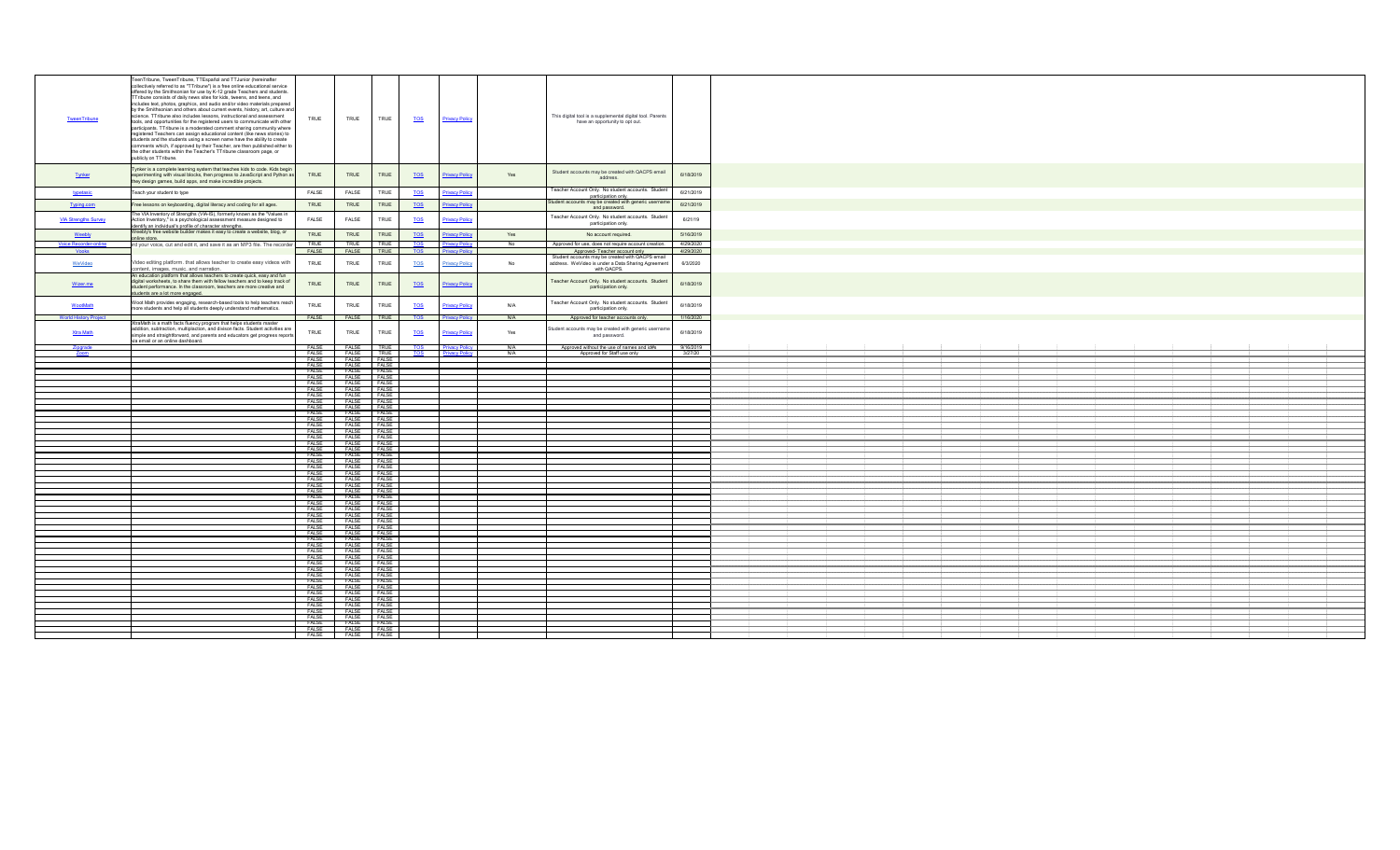| Anchor                          |  |
|---------------------------------|--|
| <b>ARCGIS Online</b>            |  |
| <b>Breakout EDU</b>             |  |
| <b>Buzzmath</b>                 |  |
| Classplash                      |  |
| <b>ClassTracks</b>              |  |
|                                 |  |
| CodeMonkey                      |  |
| <b>Collisions Chemistry</b>     |  |
| <b>Curriculum Pathways</b>      |  |
| <b>DeltaMath</b>                |  |
| <b>Discord</b>                  |  |
| Doxy                            |  |
| Duolingo                        |  |
| E2Esoft                         |  |
| Easel.ly                        |  |
| Edmodo                          |  |
|                                 |  |
| <b>Edublogs</b>                 |  |
| Equat10                         |  |
| Facebook Page- Private          |  |
| <b>Flat for Docs</b>            |  |
| <b>Flippity</b>                 |  |
| <b>Floorplanner</b>             |  |
| <b>Girls Go Cyberstart</b>      |  |
| <b>Glogster Edu</b>             |  |
| Gmetrix                         |  |
| Google Meet Attendance          |  |
| Gooru                           |  |
| Gooru                           |  |
| GoVenture<br>Gradecam           |  |
| Grammarly                       |  |
| <b>Guided Reading Organizer</b> |  |
| <b>Happy Numbers</b>            |  |
| Homestyler                      |  |
| I Know It                       |  |
| <b>Incredibox</b>               |  |
| Jamendo                         |  |
| Kinoni                          |  |
| Loom<br>Mathigon                |  |
| <b>Mentimeter</b>               |  |
| <b>Mixcord</b>                  |  |
| <b>MixIr</b>                    |  |
| <b>Musescore</b>                |  |
| Nod                             |  |
| One Note                        |  |
| OnlineGDB                       |  |
| <b>PenPal Schools</b>           |  |
| Pikochart<br><b>Pinetools</b>   |  |
|                                 |  |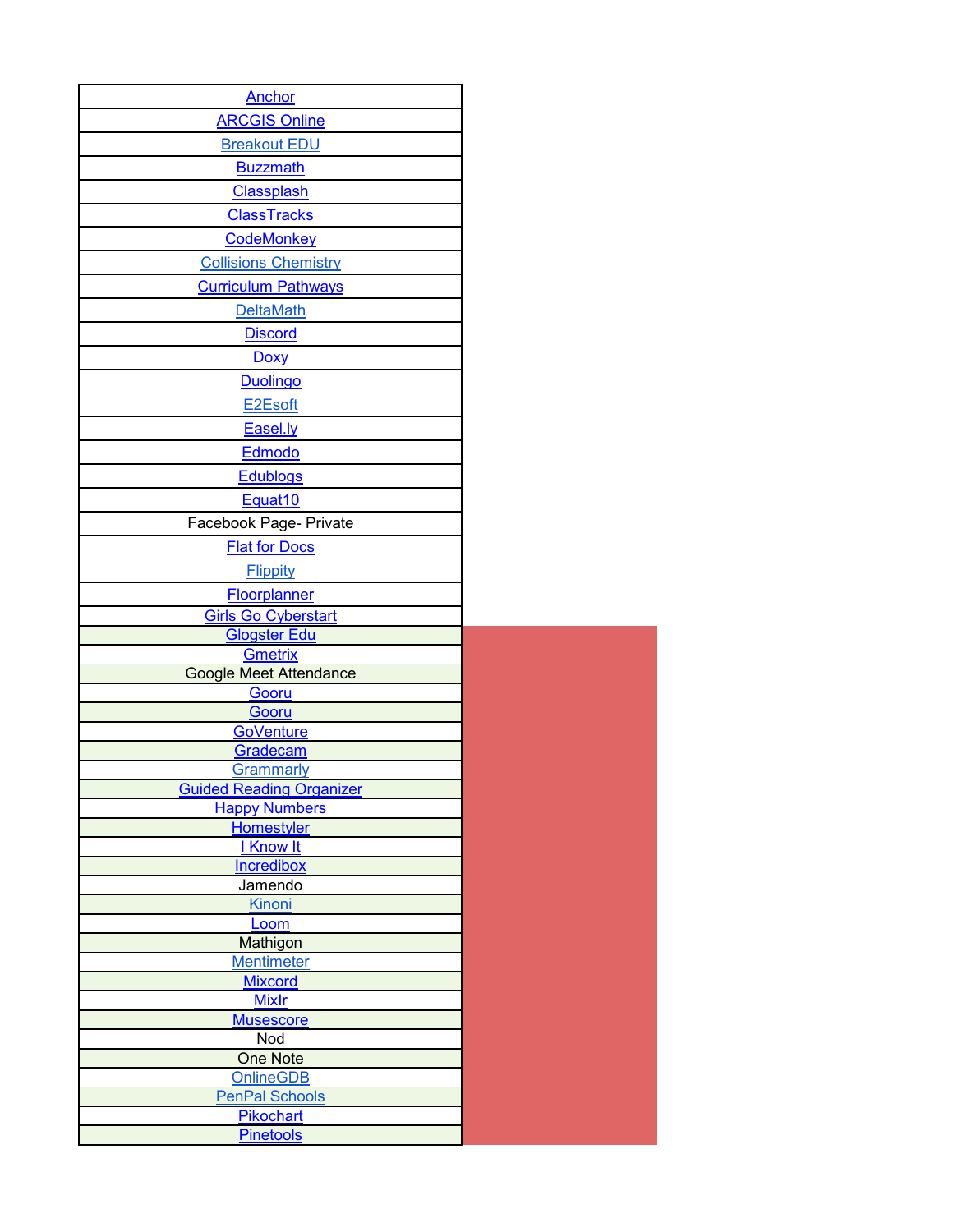| <b>Pixlr</b>                 |
|------------------------------|
|                              |
| Planner 5D                   |
| <b>Poetic Power</b>          |
| <b>Poll Everywhere</b>       |
| <b>Prodigy Math</b>          |
| Quizalize                    |
| <b>Read Live</b>             |
| <b>Remind</b>                |
| <b>Replit</b>                |
| <b>Revision Assistant</b>    |
| Roomsketcher                 |
| <b>Shutterfly Class Site</b> |
| Sign-Up Genius               |
| <b>Study Ladder</b>          |
| <b>Tackk</b>                 |
| Talkingpoints.org            |
| <b>Tes Teach</b>             |
| <b>TonalEnergy</b>           |
| <b>ToonDoo</b>               |
| <b>Venngage</b>              |
| Vocabulary.com               |
| Whiteboard.fi                |
| YouTube                      |
| Zearn                        |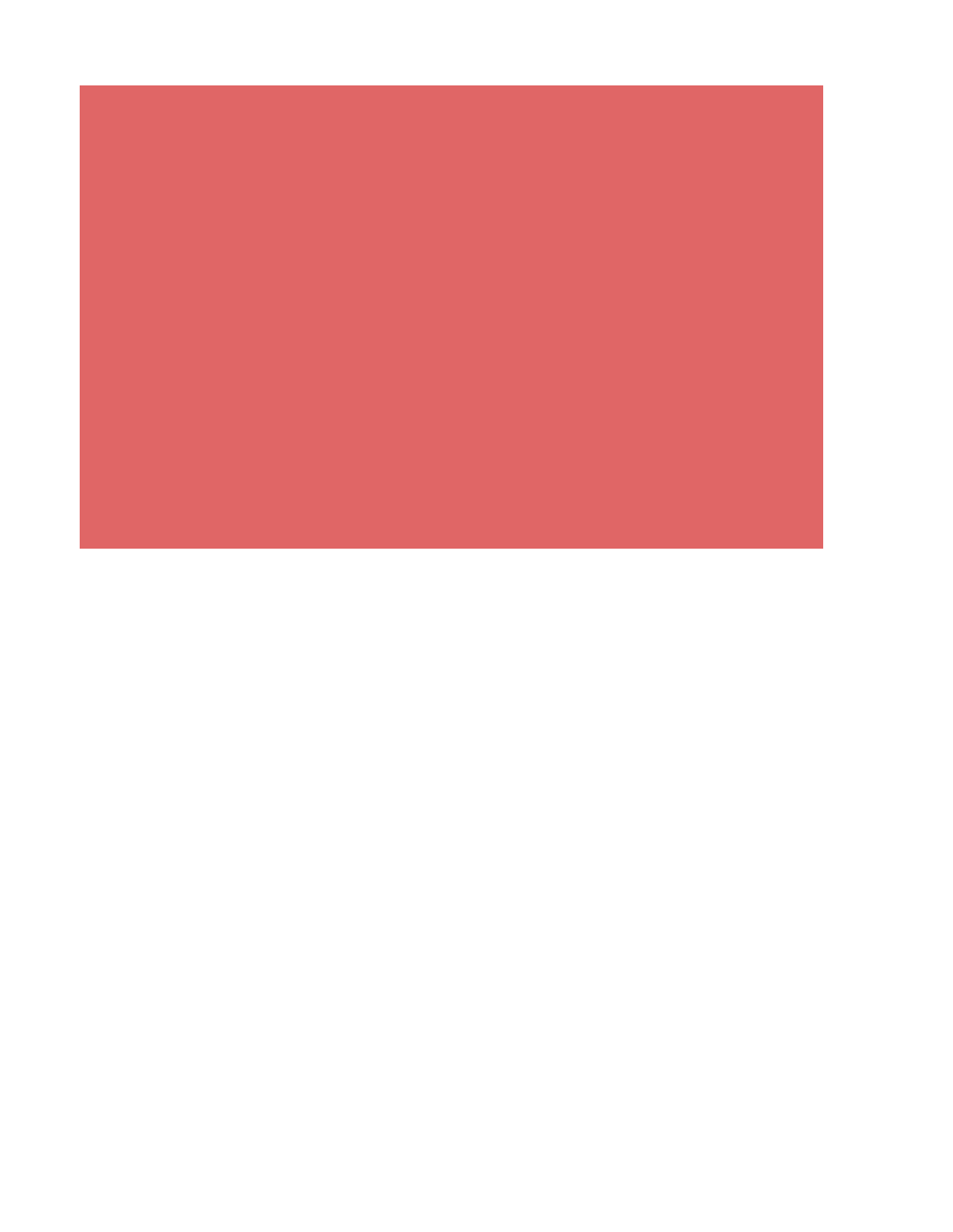